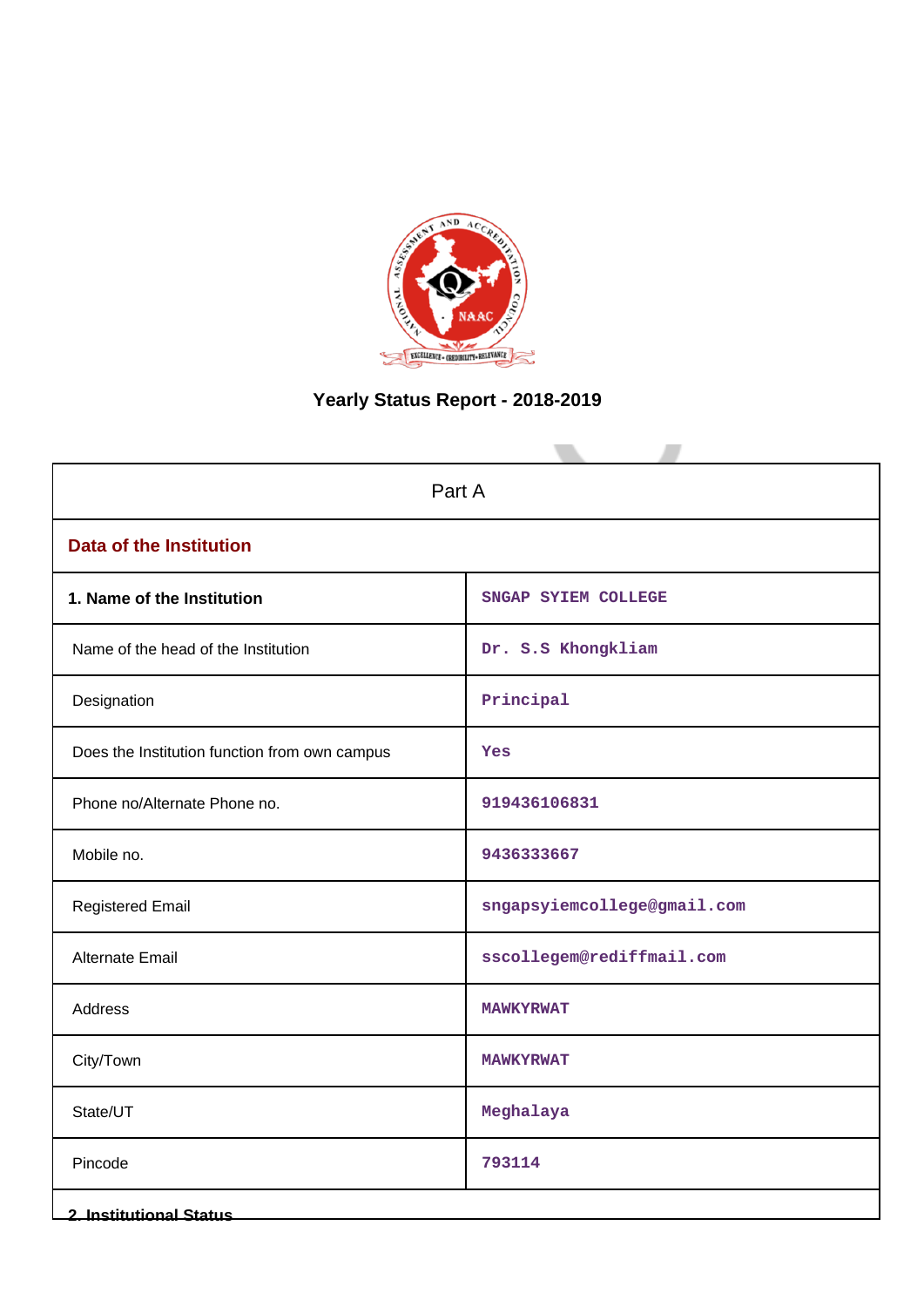| Affiliated / Constituent                                                 | Affiliated                                                               |
|--------------------------------------------------------------------------|--------------------------------------------------------------------------|
| Type of Institution                                                      | Co-education                                                             |
| Location                                                                 | Rural                                                                    |
| <b>Financial Status</b>                                                  | state                                                                    |
| Name of the IQAC co-ordinator/Director                                   | KYNTIEWKUPAR NONGSIEJ                                                    |
| Phone no/Alternate Phone no.                                             | 919436173693                                                             |
| Mobile no.                                                               | 9436173693                                                               |
| <b>Registered Email</b>                                                  | kyntiewknongsiej@gmail.com                                               |
| Alternate Email                                                          | sngapsyiemcollege@gmail.com                                              |
| 3. Website Address                                                       |                                                                          |
| Web-link of the AQAR: (Previous Academic Year)                           | http://sngapsyiemcollege.ac.in/annua<br>l-quality-assurance-report-agar/ |
| 4. Whether Academic Calendar prepared during<br>the year                 | Yes                                                                      |
| if yes, whether it is uploaded in the institutional website:<br>Weblink: | http://sngapsyiemcollege.ac.in/annual-<br>quality-assurance-report-agar/ |

# **5. Accrediation Details**

| Cycle | Grade | <b>CGPA</b> | Year of      | Validity          |             |
|-------|-------|-------------|--------------|-------------------|-------------|
|       |       |             | Accrediation | Period From       | Period To   |
|       |       | 1.80        | 2016         | $25 - May - 2016$ | 24-May-2021 |

**6. Date of Establishment of IQAC 01-Apr-2014**

# **7. Internal Quality Assurance System**

| Quality initiatives by IQAC during the year for promoting quality culture      |                   |                                       |  |  |  |  |
|--------------------------------------------------------------------------------|-------------------|---------------------------------------|--|--|--|--|
| Item / Title of the quality initiative by<br>IOAC.                             | Date & Duration   | Number of participants/ beneficiaries |  |  |  |  |
| Faculty Motivate teacher<br>Development Programme and<br>provide incentive for | $05 - Jun - 2018$ | 20                                    |  |  |  |  |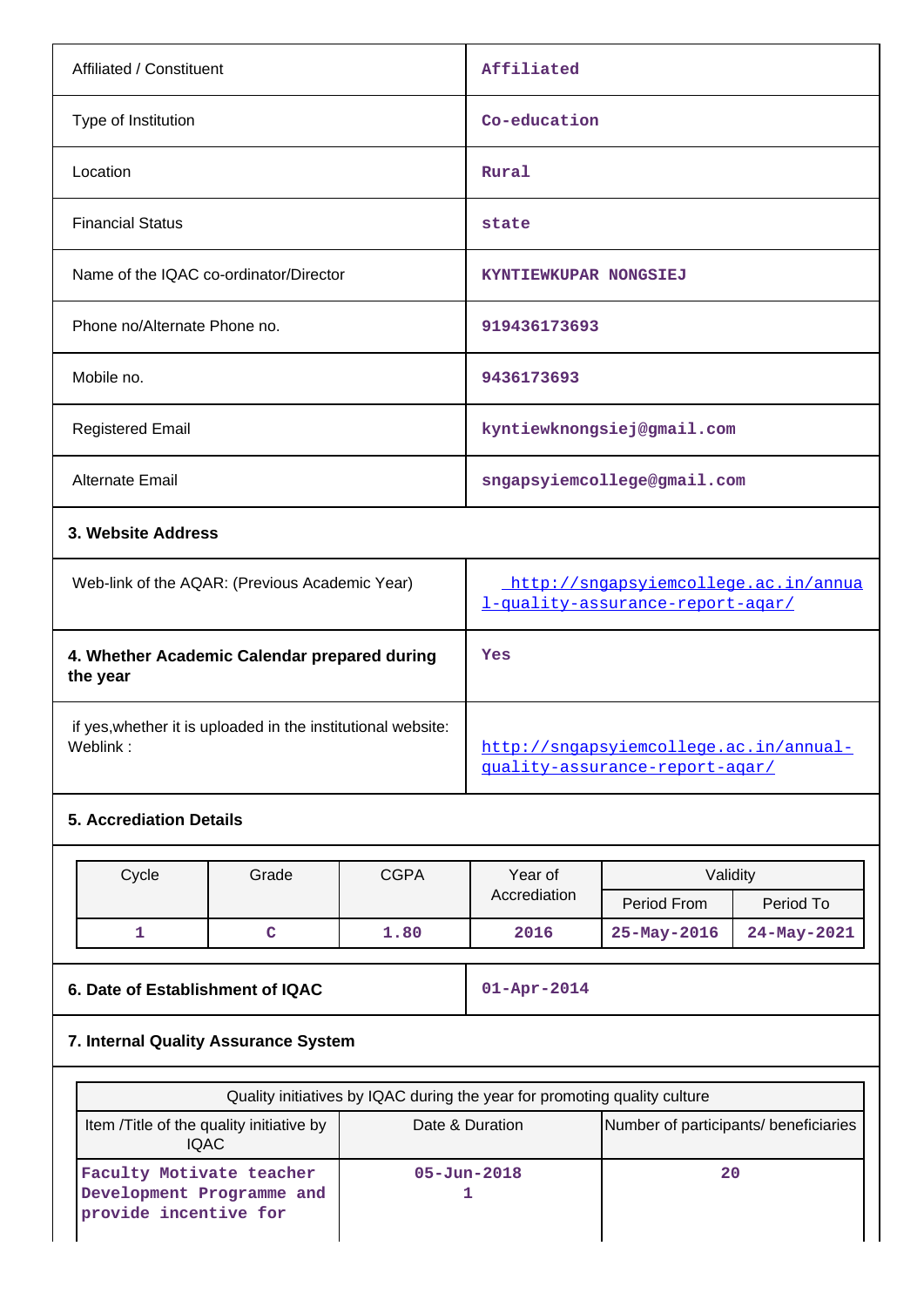# [View File](https://assessmentonline.naac.gov.in/public/Postacc/Quality_Initiatives/4681_Quality_Initiatives.xlsx)

| 8. Provide the list of funds by Central/ State Government- UGC/CSIR/DST/DBT/ICMR/TEQIP/World<br><b>Bank/CPE of UGC etc.</b>                                                                                                                                                                                                                                                              |                                                                                                                                                         |  |                       |                                                                                                                                                                    |        |  |  |
|------------------------------------------------------------------------------------------------------------------------------------------------------------------------------------------------------------------------------------------------------------------------------------------------------------------------------------------------------------------------------------------|---------------------------------------------------------------------------------------------------------------------------------------------------------|--|-----------------------|--------------------------------------------------------------------------------------------------------------------------------------------------------------------|--------|--|--|
| Institution/Departmen<br>t/Faculty                                                                                                                                                                                                                                                                                                                                                       | Scheme                                                                                                                                                  |  | <b>Funding Agency</b> | Year of award with<br>duration                                                                                                                                     | Amount |  |  |
| <b>NIL</b>                                                                                                                                                                                                                                                                                                                                                                               | <b>NIL</b>                                                                                                                                              |  | <b>NIL</b>            | 2019<br>0                                                                                                                                                          | 0      |  |  |
|                                                                                                                                                                                                                                                                                                                                                                                          |                                                                                                                                                         |  | View File             |                                                                                                                                                                    |        |  |  |
| 9. Whether composition of IQAC as per latest<br><b>NAAC</b> guidelines:                                                                                                                                                                                                                                                                                                                  |                                                                                                                                                         |  | Yes                   |                                                                                                                                                                    |        |  |  |
| Upload latest notification of formation of IQAC                                                                                                                                                                                                                                                                                                                                          |                                                                                                                                                         |  | View File             |                                                                                                                                                                    |        |  |  |
| 10. Number of IQAC meetings held during the<br>year :                                                                                                                                                                                                                                                                                                                                    |                                                                                                                                                         |  | $\mathbf{2}$          |                                                                                                                                                                    |        |  |  |
| The minutes of IQAC meeting and compliances to the<br>decisions have been uploaded on the institutional<br>website                                                                                                                                                                                                                                                                       |                                                                                                                                                         |  | Yes                   |                                                                                                                                                                    |        |  |  |
|                                                                                                                                                                                                                                                                                                                                                                                          | Upload the minutes of meeting and action taken report                                                                                                   |  |                       | View File                                                                                                                                                          |        |  |  |
| during the year?                                                                                                                                                                                                                                                                                                                                                                         | 11. Whether IQAC received funding from any of<br>the funding agency to support its activities                                                           |  |                       | <b>No</b>                                                                                                                                                          |        |  |  |
| 12. Significant contributions made by IQAC during the current year(maximum five bullets)                                                                                                                                                                                                                                                                                                 |                                                                                                                                                         |  |                       |                                                                                                                                                                    |        |  |  |
| Start implementation of Computerization in administrative work of the College.<br>Coordinate equity programmes with RUSA Organisingworkshop on GST .Preparing<br>master plan and DPR for construction of infrastructure in consultation with RUSA<br>Cell of the College Regular meetings with Head of Departments and Staff to find<br>out strategies to improve students' performance. |                                                                                                                                                         |  |                       |                                                                                                                                                                    |        |  |  |
|                                                                                                                                                                                                                                                                                                                                                                                          | View File                                                                                                                                               |  |                       |                                                                                                                                                                    |        |  |  |
| 13. Plan of action chalked out by the IQAC in the beginning of the academic year towards Quality<br>Enhancement and outcome achieved by the end of the academic year                                                                                                                                                                                                                     |                                                                                                                                                         |  |                       |                                                                                                                                                                    |        |  |  |
|                                                                                                                                                                                                                                                                                                                                                                                          | Plan of Action                                                                                                                                          |  |                       | Achivements/Outcomes                                                                                                                                               |        |  |  |
|                                                                                                                                                                                                                                                                                                                                                                                          | Welfare Scheme, Pension Scheme,<br>Superannuation, Gratuity Research and<br>Publication Computerization of account<br>and administrative work Students' |  |                       | Decided to register Atal Pension Yojana<br>(APY) for all staff since the College<br>is Government Aided. The College paid<br>the publication fees of paper publish |        |  |  |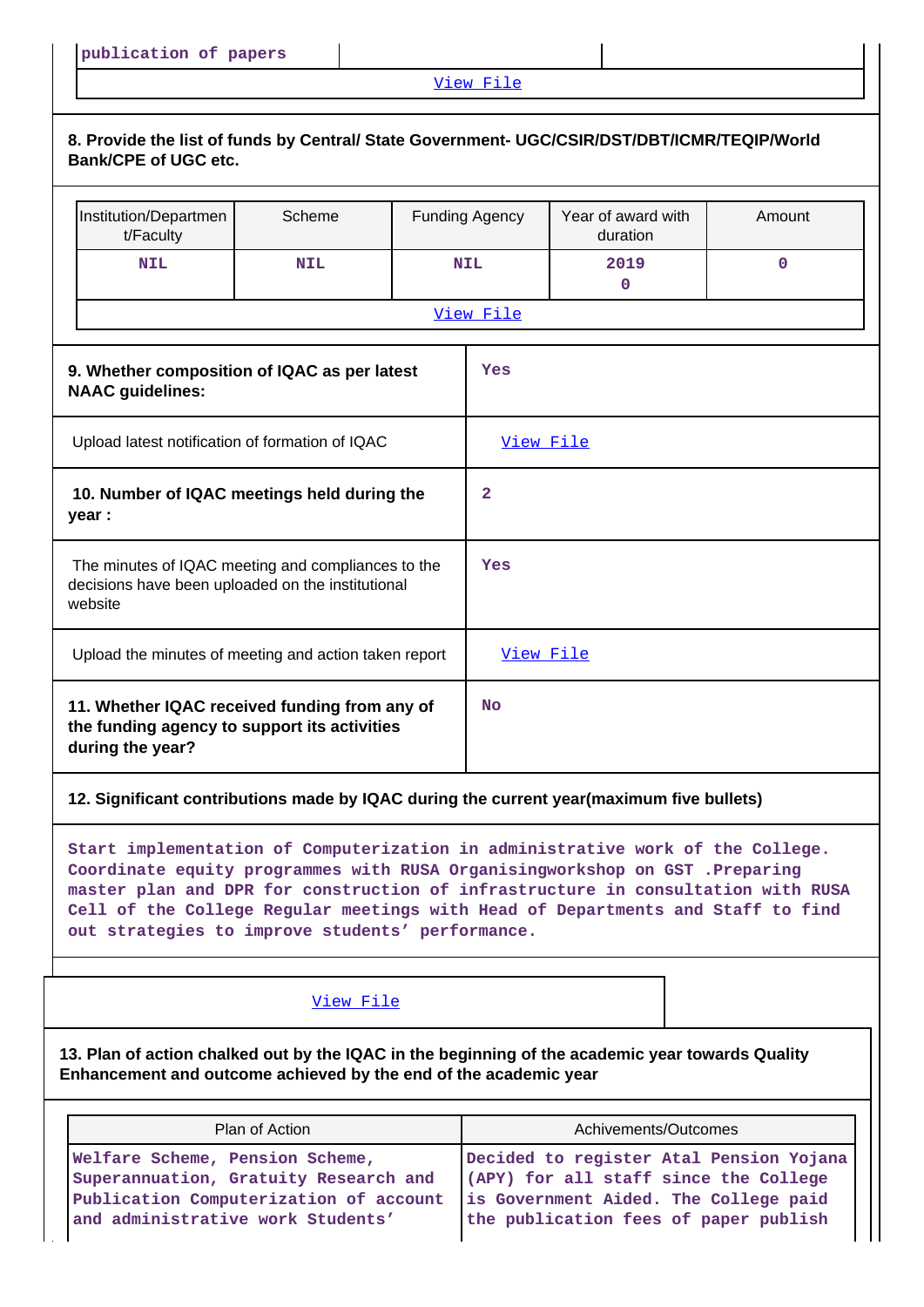| students                                                                                                             | Mentoring Feedback Mechanism Motivating by teachers in any approved journals of<br>UGC Partially Implemented Implemented<br>Implemented Implemented and improved<br>View File |  |  |  |
|----------------------------------------------------------------------------------------------------------------------|-------------------------------------------------------------------------------------------------------------------------------------------------------------------------------|--|--|--|
| 14. Whether AQAR was placed before statutory<br>body?                                                                | Yes                                                                                                                                                                           |  |  |  |
| Name of Statutory Body                                                                                               | <b>Meeting Date</b>                                                                                                                                                           |  |  |  |
| Governing Body (Management)                                                                                          | $24 - Aug - 2019$                                                                                                                                                             |  |  |  |
| 15. Whether NAAC/or any other accredited<br>body(s) visited IQAC or interacted with it to<br>assess the functioning? | N <sub>O</sub>                                                                                                                                                                |  |  |  |
| 16. Whether institutional data submitted to<br><b>AISHE:</b>                                                         | Yes                                                                                                                                                                           |  |  |  |
| Year of Submission                                                                                                   | 2018                                                                                                                                                                          |  |  |  |
| Date of Submission                                                                                                   | 20-Sep-2018                                                                                                                                                                   |  |  |  |
| 17. Does the Institution have Management<br><b>Information System?</b>                                               | <b>No</b>                                                                                                                                                                     |  |  |  |
|                                                                                                                      | Part B                                                                                                                                                                        |  |  |  |

# **CRITERION I – CURRICULAR ASPECTS**

### **1.1 – Curriculum Planning and Implementation**

 1.1.1 – Institution has the mechanism for well planned curriculum delivery and documentation. Explain in 500 words

 **Institution has the mechanism for well-planned curriculum delivery and documentation: The Curriculum of the different subjects being followed in the college is fixed by the North Eastern Hills University (NEHU), Shillong, which is the university to which this college is affiliated to. The Board of Under Graduate Studies (BUGS), constituted by NEHU, comprising of several experts on different disciplines drawn from the University and its affiliated colleges, overseas the framing and revision of the different courses prescribed. Sngap Syiem College follows this in the streams of Arts and Commerce. For the proper delivery of the curriculum to the students, enrolled in the college, the administration has worked out a proper schedule in accordance with the semester system. The Total Number of working hours and days are calculated, which in turn is equitably distributed among the departments by preparing a proper Routine. Each department works out departmental routines in consultation amongst themselves. Care is taken to see that no inconveniences are faced by the faculty and the students. For the convenience of the departments and students subject combinations and honours (Major) are fixed. Counseling is provided to the students prior to their admission in the first semester. Interdepartmental meetings are periodically held to review or upgrade the method of curriculum delivery. Individual departments conduct consultative meetings to assign topic to the faculty as per the requirements of the subjects/papers.**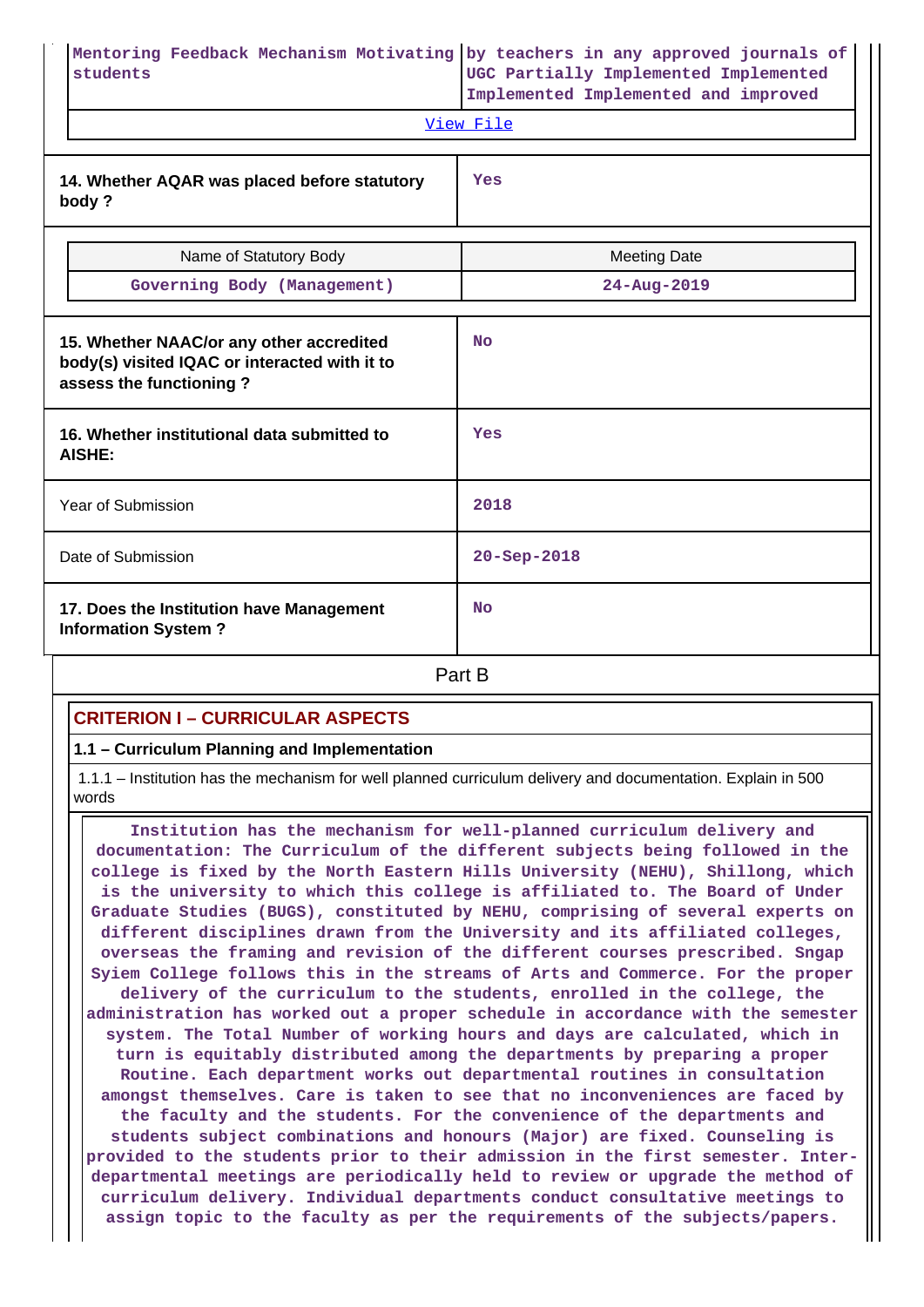**Review meetings are frequently held to keep the departments and thereby the college abreast of the progress of the courses. Proportionate numbers of classes are allotted to the individual faculty as per the requirements of the topic allotted. Normally, the sessions conducted in the classes comprise of activities such as Lecture, Discussion, Interactive and QA Sessions. ICT is also frequently used in the class rooms. Some departments also take their students on field trips if and when there is demand from the topics. For judging the effectiveness in carrying out the implementation of the curriculum, frequent tests are conducted, assignments are given. Further, instructions are provided on the use of Library facilities. In order to provide e-resources, the college has IT facilities are extended to the students. The college Library has a healthy number of books; consisting of text and reference books. The library also subscribes to at least one journal per department. Daily News Papers and Regular Magazines are subscribed. These sources provide the much needed additional information so important in carrying out the curriculum prescribed. It has been observed that students enrolled in the Under Graduate Courses are mostly passed-out students of the Higher Secondary Schools from the Rural setups. These students find it rather difficult to cope with the curriculum prescribed by the University, while at the same time the pattern of the end semester exams are difficult to be answered, being mostly descriptive. To overcome this challenge, the departments are required to put in extra efforts. For this, additional materials in simplified forms are provided to the students in need. Remedial classes are also conducted as per the**

# 1.1.2 – Certificate/ Diploma Courses introduced during the academic year Certificate Diploma Courses Dates of Duration Focus on employ

|                               |                               | Introduction |    | ability/entreprene<br>urship | Development                       |
|-------------------------------|-------------------------------|--------------|----|------------------------------|-----------------------------------|
| Digital<br>Literacy<br>Course | Digital<br>Literacy<br>Course | 01/03/2019   | 30 | <b>NA</b>                    | Handling<br>online<br>application |

**Skill** 

# **1.2 – Academic Flexibility**

1.2.1 – New programmes/courses introduced during the academic year

| Programme/Course  | Programme Specialization | Dates of Introduction |  |  |  |
|-------------------|--------------------------|-----------------------|--|--|--|
| Nill              | NA                       | Nill                  |  |  |  |
| No file uploaded. |                          |                       |  |  |  |

 1.2.2 – Programmes in which Choice Based Credit System (CBCS)/Elective course system implemented at the affiliated Colleges (if applicable) during the academic year.

|                               | Name of programmes adopting<br>CBCS                                                        | Programme Specialization | Date of implementation of<br><b>CBCS/Elective Course System</b> |  |  |  |  |  |
|-------------------------------|--------------------------------------------------------------------------------------------|--------------------------|-----------------------------------------------------------------|--|--|--|--|--|
|                               | Nill                                                                                       | Nill<br><b>NA</b>        |                                                                 |  |  |  |  |  |
|                               | 1.2.3 – Students enrolled in Certificate/ Diploma Courses introduced during the year       |                          |                                                                 |  |  |  |  |  |
| Certificate<br>Diploma Course |                                                                                            |                          |                                                                 |  |  |  |  |  |
|                               | Number of Students                                                                         | 80                       | Nil                                                             |  |  |  |  |  |
|                               | 1.3 - Curriculum Enrichment                                                                |                          |                                                                 |  |  |  |  |  |
|                               | 1.3.1 – Value-added courses imparting transferable and life skills offered during the year |                          |                                                                 |  |  |  |  |  |
|                               | <b>Value Added Courses</b>                                                                 | Date of Introduction     | <b>Number of Students Enrolled</b>                              |  |  |  |  |  |
|                               | <b>NA</b>                                                                                  | Nill                     | Nill                                                            |  |  |  |  |  |
|                               | No file uploaded.                                                                          |                          |                                                                 |  |  |  |  |  |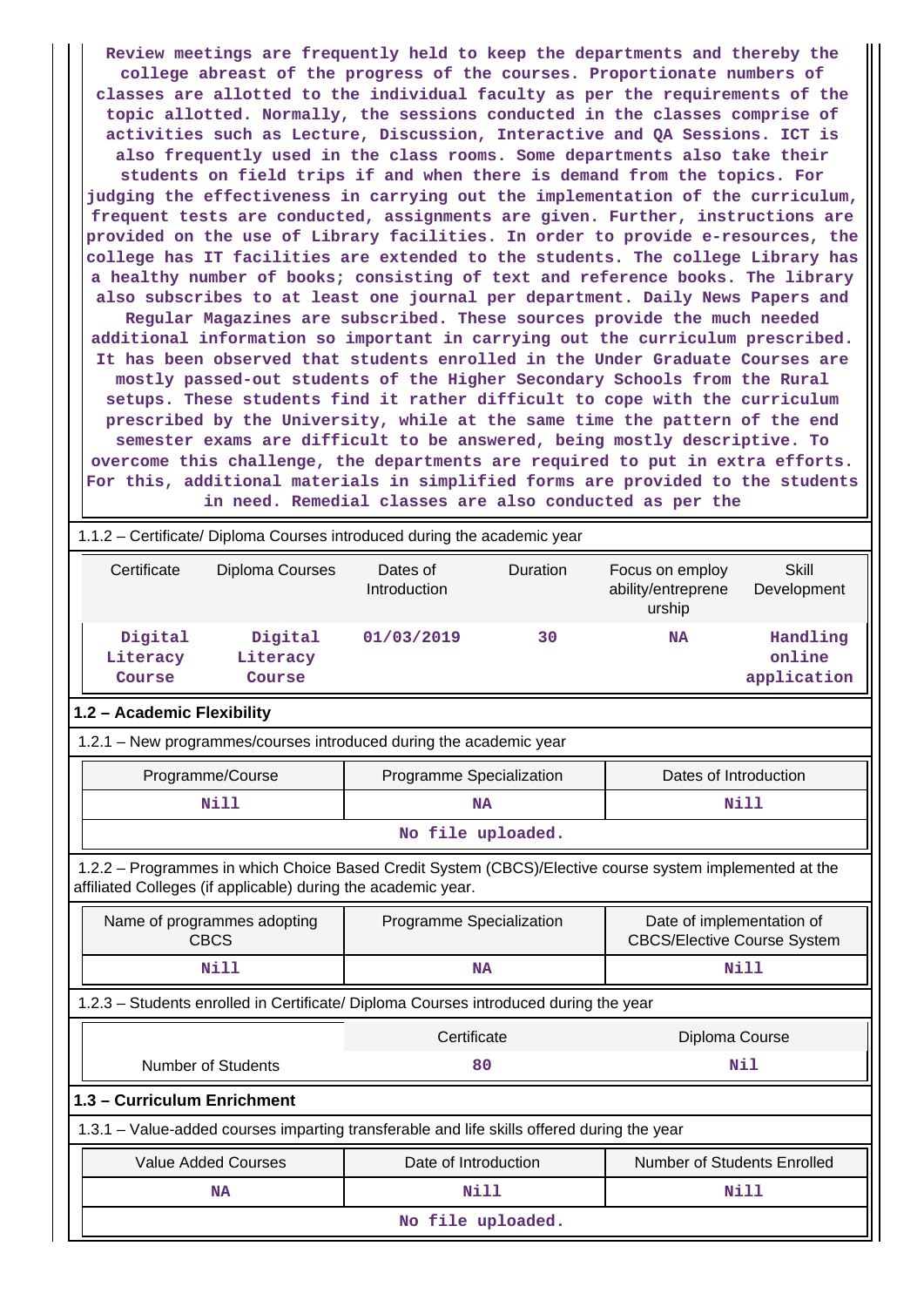| 1.3.2 - Field Projects / Internships under taken during the year |                                                                                                                                                                                                                                                                                                                                                                                                    |                                                              |  |                                                              |                                                                                                  |     |                                                                                                  |                                                              |
|------------------------------------------------------------------|----------------------------------------------------------------------------------------------------------------------------------------------------------------------------------------------------------------------------------------------------------------------------------------------------------------------------------------------------------------------------------------------------|--------------------------------------------------------------|--|--------------------------------------------------------------|--------------------------------------------------------------------------------------------------|-----|--------------------------------------------------------------------------------------------------|--------------------------------------------------------------|
|                                                                  | Project/Programme Title                                                                                                                                                                                                                                                                                                                                                                            |                                                              |  |                                                              | Programme Specialization                                                                         |     |                                                                                                  | No. of students enrolled for Field<br>Projects / Internships |
|                                                                  | <b>Nill</b>                                                                                                                                                                                                                                                                                                                                                                                        |                                                              |  |                                                              | <b>NA</b>                                                                                        |     |                                                                                                  | <b>Nill</b>                                                  |
|                                                                  |                                                                                                                                                                                                                                                                                                                                                                                                    |                                                              |  |                                                              | No file uploaded.                                                                                |     |                                                                                                  |                                                              |
|                                                                  | 1.4 - Feedback System                                                                                                                                                                                                                                                                                                                                                                              |                                                              |  |                                                              |                                                                                                  |     |                                                                                                  |                                                              |
|                                                                  | 1.4.1 – Whether structured feedback received from all the stakeholders.                                                                                                                                                                                                                                                                                                                            |                                                              |  |                                                              |                                                                                                  |     |                                                                                                  |                                                              |
|                                                                  | <b>Students</b>                                                                                                                                                                                                                                                                                                                                                                                    |                                                              |  |                                                              |                                                                                                  |     | Yes                                                                                              |                                                              |
|                                                                  | Teachers                                                                                                                                                                                                                                                                                                                                                                                           |                                                              |  |                                                              | <b>No</b>                                                                                        |     |                                                                                                  |                                                              |
|                                                                  | Employers                                                                                                                                                                                                                                                                                                                                                                                          |                                                              |  |                                                              |                                                                                                  |     | <b>No</b>                                                                                        |                                                              |
|                                                                  | Alumni                                                                                                                                                                                                                                                                                                                                                                                             |                                                              |  |                                                              |                                                                                                  |     | No                                                                                               |                                                              |
|                                                                  | Parents                                                                                                                                                                                                                                                                                                                                                                                            |                                                              |  |                                                              |                                                                                                  |     | <b>No</b>                                                                                        |                                                              |
|                                                                  | 1.4.2 - How the feedback obtained is being analyzed and utilized for overall development of the institution?<br>(maximum 500 words)                                                                                                                                                                                                                                                                |                                                              |  |                                                              |                                                                                                  |     |                                                                                                  |                                                              |
|                                                                  | <b>Feedback Obtained</b>                                                                                                                                                                                                                                                                                                                                                                           |                                                              |  |                                                              |                                                                                                  |     |                                                                                                  |                                                              |
|                                                                  | The college receives feedbacks from the students through standard feedback<br>forms which are analyzed by persons appointed by the college. The analyzed<br>feedbacks are thoroughly discussed by a panel of senior faculty members. It has<br>been observed that these feedbacks have helped the institutions quite<br>significantly in bringing about an overall development of the Institution. |                                                              |  |                                                              |                                                                                                  |     |                                                                                                  |                                                              |
|                                                                  | <b>CRITERION II - TEACHING- LEARNING AND EVALUATION</b>                                                                                                                                                                                                                                                                                                                                            |                                                              |  |                                                              |                                                                                                  |     |                                                                                                  |                                                              |
|                                                                  | 2.1 - Student Enrolment and Profile                                                                                                                                                                                                                                                                                                                                                                |                                                              |  |                                                              |                                                                                                  |     |                                                                                                  |                                                              |
|                                                                  | 2.1.1 - Demand Ratio during the year                                                                                                                                                                                                                                                                                                                                                               |                                                              |  |                                                              |                                                                                                  |     |                                                                                                  |                                                              |
|                                                                  | Name of the<br>Programme                                                                                                                                                                                                                                                                                                                                                                           | Programme<br>Specialization                                  |  | Number of seats<br>available                                 |                                                                                                  |     | Number of<br>Application received                                                                | <b>Students Enrolled</b>                                     |
|                                                                  | <b>BA</b>                                                                                                                                                                                                                                                                                                                                                                                          | <b>BA SEMESTER</b><br><b>AND SEMESTER</b>                    |  |                                                              | 350                                                                                              | 400 |                                                                                                  | 315                                                          |
|                                                                  | <b>BA</b>                                                                                                                                                                                                                                                                                                                                                                                          | <b>BA SEMESTER</b><br><b>AND SEMESTER</b>                    |  |                                                              | 350                                                                                              | 224 |                                                                                                  | 224                                                          |
|                                                                  | <b>BA</b>                                                                                                                                                                                                                                                                                                                                                                                          | <b>BA SEMESTER</b><br>AND BA SEMESTER                        |  |                                                              | 350                                                                                              | 194 |                                                                                                  | 194                                                          |
|                                                                  | <b>BCom</b>                                                                                                                                                                                                                                                                                                                                                                                        | <b>BCOM SEMESTER</b>                                         |  |                                                              | 50                                                                                               |     | 35                                                                                               | 22                                                           |
|                                                                  | <b>BCom</b>                                                                                                                                                                                                                                                                                                                                                                                        | <b>AND SEMESTER</b>                                          |  |                                                              | 50                                                                                               |     | 12                                                                                               | 12                                                           |
|                                                                  | <b>BCom</b>                                                                                                                                                                                                                                                                                                                                                                                        | <b>BA COM</b><br><b>SEMESTER</b>                             |  |                                                              | 50                                                                                               |     | 11                                                                                               | 11                                                           |
|                                                                  |                                                                                                                                                                                                                                                                                                                                                                                                    |                                                              |  |                                                              | View File                                                                                        |     |                                                                                                  |                                                              |
|                                                                  | 2.2 - Catering to Student Diversity                                                                                                                                                                                                                                                                                                                                                                |                                                              |  |                                                              |                                                                                                  |     |                                                                                                  |                                                              |
|                                                                  | 2.2.1 - Student - Full time teacher ratio (current year data)                                                                                                                                                                                                                                                                                                                                      |                                                              |  |                                                              |                                                                                                  |     |                                                                                                  |                                                              |
|                                                                  | Year                                                                                                                                                                                                                                                                                                                                                                                               | Number of<br>students enrolled<br>in the institution<br>(UG) |  | Number of<br>students enrolled<br>in the institution<br>(PG) | Number of<br>fulltime teachers<br>available in the<br>institution<br>teaching only UG<br>courses |     | Number of<br>fulltime teachers<br>available in the<br>institution<br>teaching only PG<br>courses | Number of<br>teachers<br>teaching both UG<br>and PG courses  |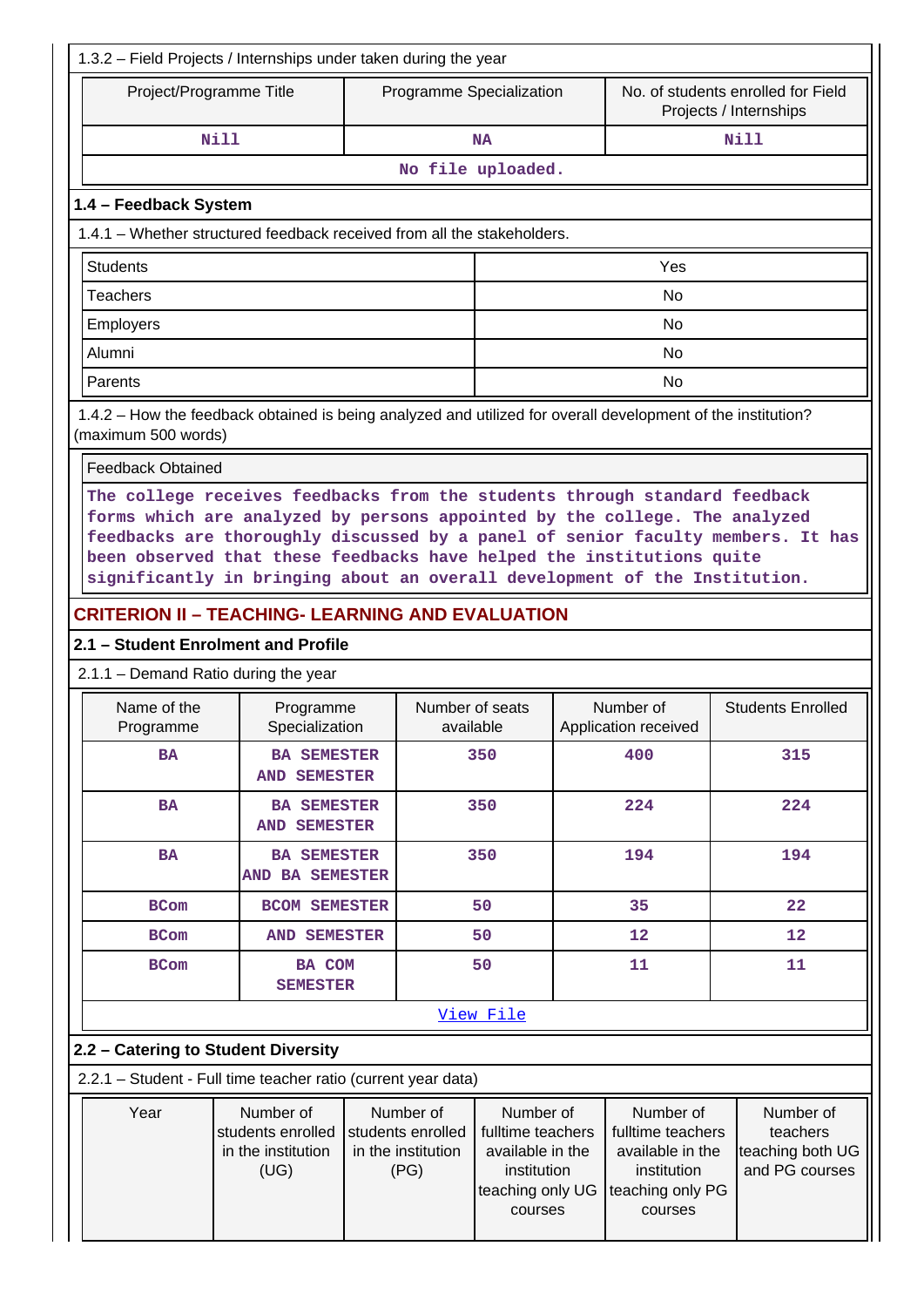| 2018                                                                                                                                                                                                                                                                                                                                                                                                                                                                                                                                                                                                                                                                                                                                                                                                                                                                                                                                                                                                                                                                                                                                                                                                                                                                                                                                                                                                                                                                                                                                                                                                                                                                                                                                                                                                                                                                                                                                                                                                                                                                                                                                                                                                                                                                                                                                                                                                                                                                                                                                                                                                                                                                                                                                                                                                                                                                                                                                                                                                                                                                                                                                                                                                                                                                                                                                                                                                                                                                                     | 778                                                                                               |                                                | Nill             | 38                                     |  | Nill                                         |  | <b>Nill</b>                        |
|------------------------------------------------------------------------------------------------------------------------------------------------------------------------------------------------------------------------------------------------------------------------------------------------------------------------------------------------------------------------------------------------------------------------------------------------------------------------------------------------------------------------------------------------------------------------------------------------------------------------------------------------------------------------------------------------------------------------------------------------------------------------------------------------------------------------------------------------------------------------------------------------------------------------------------------------------------------------------------------------------------------------------------------------------------------------------------------------------------------------------------------------------------------------------------------------------------------------------------------------------------------------------------------------------------------------------------------------------------------------------------------------------------------------------------------------------------------------------------------------------------------------------------------------------------------------------------------------------------------------------------------------------------------------------------------------------------------------------------------------------------------------------------------------------------------------------------------------------------------------------------------------------------------------------------------------------------------------------------------------------------------------------------------------------------------------------------------------------------------------------------------------------------------------------------------------------------------------------------------------------------------------------------------------------------------------------------------------------------------------------------------------------------------------------------------------------------------------------------------------------------------------------------------------------------------------------------------------------------------------------------------------------------------------------------------------------------------------------------------------------------------------------------------------------------------------------------------------------------------------------------------------------------------------------------------------------------------------------------------------------------------------------------------------------------------------------------------------------------------------------------------------------------------------------------------------------------------------------------------------------------------------------------------------------------------------------------------------------------------------------------------------------------------------------------------------------------------------------------------|---------------------------------------------------------------------------------------------------|------------------------------------------------|------------------|----------------------------------------|--|----------------------------------------------|--|------------------------------------|
| 2.3 - Teaching - Learning Process                                                                                                                                                                                                                                                                                                                                                                                                                                                                                                                                                                                                                                                                                                                                                                                                                                                                                                                                                                                                                                                                                                                                                                                                                                                                                                                                                                                                                                                                                                                                                                                                                                                                                                                                                                                                                                                                                                                                                                                                                                                                                                                                                                                                                                                                                                                                                                                                                                                                                                                                                                                                                                                                                                                                                                                                                                                                                                                                                                                                                                                                                                                                                                                                                                                                                                                                                                                                                                                        |                                                                                                   |                                                |                  |                                        |  |                                              |  |                                    |
| 2.3.1 – Percentage of teachers using ICT for effective teaching with Learning Management Systems (LMS), E-<br>learning resources etc. (current year data)                                                                                                                                                                                                                                                                                                                                                                                                                                                                                                                                                                                                                                                                                                                                                                                                                                                                                                                                                                                                                                                                                                                                                                                                                                                                                                                                                                                                                                                                                                                                                                                                                                                                                                                                                                                                                                                                                                                                                                                                                                                                                                                                                                                                                                                                                                                                                                                                                                                                                                                                                                                                                                                                                                                                                                                                                                                                                                                                                                                                                                                                                                                                                                                                                                                                                                                                |                                                                                                   |                                                |                  |                                        |  |                                              |  |                                    |
| Number of<br><b>Teachers on Roll</b>                                                                                                                                                                                                                                                                                                                                                                                                                                                                                                                                                                                                                                                                                                                                                                                                                                                                                                                                                                                                                                                                                                                                                                                                                                                                                                                                                                                                                                                                                                                                                                                                                                                                                                                                                                                                                                                                                                                                                                                                                                                                                                                                                                                                                                                                                                                                                                                                                                                                                                                                                                                                                                                                                                                                                                                                                                                                                                                                                                                                                                                                                                                                                                                                                                                                                                                                                                                                                                                     | Number of<br>teachers using<br>ICT (LMS, e-<br>Resources)                                         | <b>ICT Tools and</b><br>resources<br>available |                  | Number of ICT<br>enabled<br>Classrooms |  | Numberof smart<br>classrooms                 |  | E-resources and<br>techniques used |
| 38                                                                                                                                                                                                                                                                                                                                                                                                                                                                                                                                                                                                                                                                                                                                                                                                                                                                                                                                                                                                                                                                                                                                                                                                                                                                                                                                                                                                                                                                                                                                                                                                                                                                                                                                                                                                                                                                                                                                                                                                                                                                                                                                                                                                                                                                                                                                                                                                                                                                                                                                                                                                                                                                                                                                                                                                                                                                                                                                                                                                                                                                                                                                                                                                                                                                                                                                                                                                                                                                                       | 20                                                                                                |                                                | 4                | 4                                      |  | <b>Nill</b>                                  |  | 1                                  |
|                                                                                                                                                                                                                                                                                                                                                                                                                                                                                                                                                                                                                                                                                                                                                                                                                                                                                                                                                                                                                                                                                                                                                                                                                                                                                                                                                                                                                                                                                                                                                                                                                                                                                                                                                                                                                                                                                                                                                                                                                                                                                                                                                                                                                                                                                                                                                                                                                                                                                                                                                                                                                                                                                                                                                                                                                                                                                                                                                                                                                                                                                                                                                                                                                                                                                                                                                                                                                                                                                          |                                                                                                   |                                                |                  | View File of ICT Tools and resources   |  |                                              |  |                                    |
|                                                                                                                                                                                                                                                                                                                                                                                                                                                                                                                                                                                                                                                                                                                                                                                                                                                                                                                                                                                                                                                                                                                                                                                                                                                                                                                                                                                                                                                                                                                                                                                                                                                                                                                                                                                                                                                                                                                                                                                                                                                                                                                                                                                                                                                                                                                                                                                                                                                                                                                                                                                                                                                                                                                                                                                                                                                                                                                                                                                                                                                                                                                                                                                                                                                                                                                                                                                                                                                                                          |                                                                                                   |                                                |                  |                                        |  | View File of E-resources and techniques used |  |                                    |
|                                                                                                                                                                                                                                                                                                                                                                                                                                                                                                                                                                                                                                                                                                                                                                                                                                                                                                                                                                                                                                                                                                                                                                                                                                                                                                                                                                                                                                                                                                                                                                                                                                                                                                                                                                                                                                                                                                                                                                                                                                                                                                                                                                                                                                                                                                                                                                                                                                                                                                                                                                                                                                                                                                                                                                                                                                                                                                                                                                                                                                                                                                                                                                                                                                                                                                                                                                                                                                                                                          | 2.3.2 - Students mentoring system available in the institution? Give details. (maximum 500 words) |                                                |                  |                                        |  |                                              |  |                                    |
| THE KEY ELEMENTS OF THE MENTORING PROGRAMME INCLUDED: All students (mentees) were assigned<br>a mentor from among the teachers. In our Semester system, since students have chosen a particular subject as<br>honours right from the time of taking admission, the faculty or teachers concerned were supposed to mentor their<br>concerned students. So the students enrolled in the first Semester with honours in any subject were under the<br>care of that Department. Students were matched randomly with their faculty but with the faculty of the<br>Department that the students have taken as honours subject to avoid conflicts of interest within their<br>programmes of study. Mentor and mentee assignment happened at Orientation i.e. on the first day of each<br>Semester session. Mentors were required initially to be in contact with mentees once a week. But later they<br>could adjust the frequency based on the needs of the mentees. While mentoring students we adopted the<br>following strategies: 1. Group meeting - A faculty/teacher once assigned a number of students (normally a group<br>of 30-40 students), have to meet the group immediately. The mentor explained the working dynamics of both<br>formal and informal systems within the College. This involved such basics as filling out application forms, choose<br>honours subject based on students' performance in the previous examinations. This was done especially to the<br>BA first Semester students as they were instructed that once they have opted for a particular subject as honours,<br>they could not change till the end of the course. Then the mentor would take the information of each students like<br>name, sex, age, parents' occupation, place, class, school last attended, contact number, email address etc. in<br>such meeting, opportunities were given to students to express their concerns to the mentor, especially problems<br>related to their academic or educational problems. In these meetings, mentors were able to make their<br>expectations of the students' clear and set the stage for subsequent discussion. 2. One-to-one meetings: It was<br>found that one-to-one meetings or small group meetings to be an important complementary to group meetings.<br>Such meetings gave students time to express their concern to mentors in a confidential environment. Here<br>students were encouraged to participate in various activities organized by the College and other activities off-<br>campus. The mentors explained the necessity for attending seminars, conferences or any awareness<br>programmes and also encouraged the advantage of membership in NSS and NCC programmes and other social<br>useful organizations. PROBLEMS ENCOUNTERED DURING MENTORING: Undergraduates were under<br>tremendous stress at times for a number of reasons. Sometimes they underestimated the workload and time<br>commitment their classes required and sometimes they were overwhelmed by the transition faced in College and<br>the responsibilities of adult life. But the mentors were encouraged to maintain empathy for students and to<br>understand students' context. Another problem was due to time constraints. As mentors were teachers<br>themselves, running for the course/classes was always a priority. Mentors were suggested that during extra<br>hours of classes to create a healthy and open line of communication with |                                                                                                   |                                                |                  |                                        |  |                                              |  |                                    |
| institution                                                                                                                                                                                                                                                                                                                                                                                                                                                                                                                                                                                                                                                                                                                                                                                                                                                                                                                                                                                                                                                                                                                                                                                                                                                                                                                                                                                                                                                                                                                                                                                                                                                                                                                                                                                                                                                                                                                                                                                                                                                                                                                                                                                                                                                                                                                                                                                                                                                                                                                                                                                                                                                                                                                                                                                                                                                                                                                                                                                                                                                                                                                                                                                                                                                                                                                                                                                                                                                                              |                                                                                                   |                                                |                  |                                        |  |                                              |  |                                    |
|                                                                                                                                                                                                                                                                                                                                                                                                                                                                                                                                                                                                                                                                                                                                                                                                                                                                                                                                                                                                                                                                                                                                                                                                                                                                                                                                                                                                                                                                                                                                                                                                                                                                                                                                                                                                                                                                                                                                                                                                                                                                                                                                                                                                                                                                                                                                                                                                                                                                                                                                                                                                                                                                                                                                                                                                                                                                                                                                                                                                                                                                                                                                                                                                                                                                                                                                                                                                                                                                                          | 778                                                                                               |                                                |                  | 38                                     |  |                                              |  | 1:20                               |
| 2.4 - Teacher Profile and Quality                                                                                                                                                                                                                                                                                                                                                                                                                                                                                                                                                                                                                                                                                                                                                                                                                                                                                                                                                                                                                                                                                                                                                                                                                                                                                                                                                                                                                                                                                                                                                                                                                                                                                                                                                                                                                                                                                                                                                                                                                                                                                                                                                                                                                                                                                                                                                                                                                                                                                                                                                                                                                                                                                                                                                                                                                                                                                                                                                                                                                                                                                                                                                                                                                                                                                                                                                                                                                                                        | 2.4.1 - Number of full time teachers appointed during the year                                    |                                                |                  |                                        |  |                                              |  |                                    |
| No. of sanctioned<br>positions                                                                                                                                                                                                                                                                                                                                                                                                                                                                                                                                                                                                                                                                                                                                                                                                                                                                                                                                                                                                                                                                                                                                                                                                                                                                                                                                                                                                                                                                                                                                                                                                                                                                                                                                                                                                                                                                                                                                                                                                                                                                                                                                                                                                                                                                                                                                                                                                                                                                                                                                                                                                                                                                                                                                                                                                                                                                                                                                                                                                                                                                                                                                                                                                                                                                                                                                                                                                                                                           | No. of filled positions                                                                           |                                                | Vacant positions |                                        |  | Positions filled during<br>the current year  |  | No. of faculty with<br>Ph.D        |

 **3 3 3 3 Nill**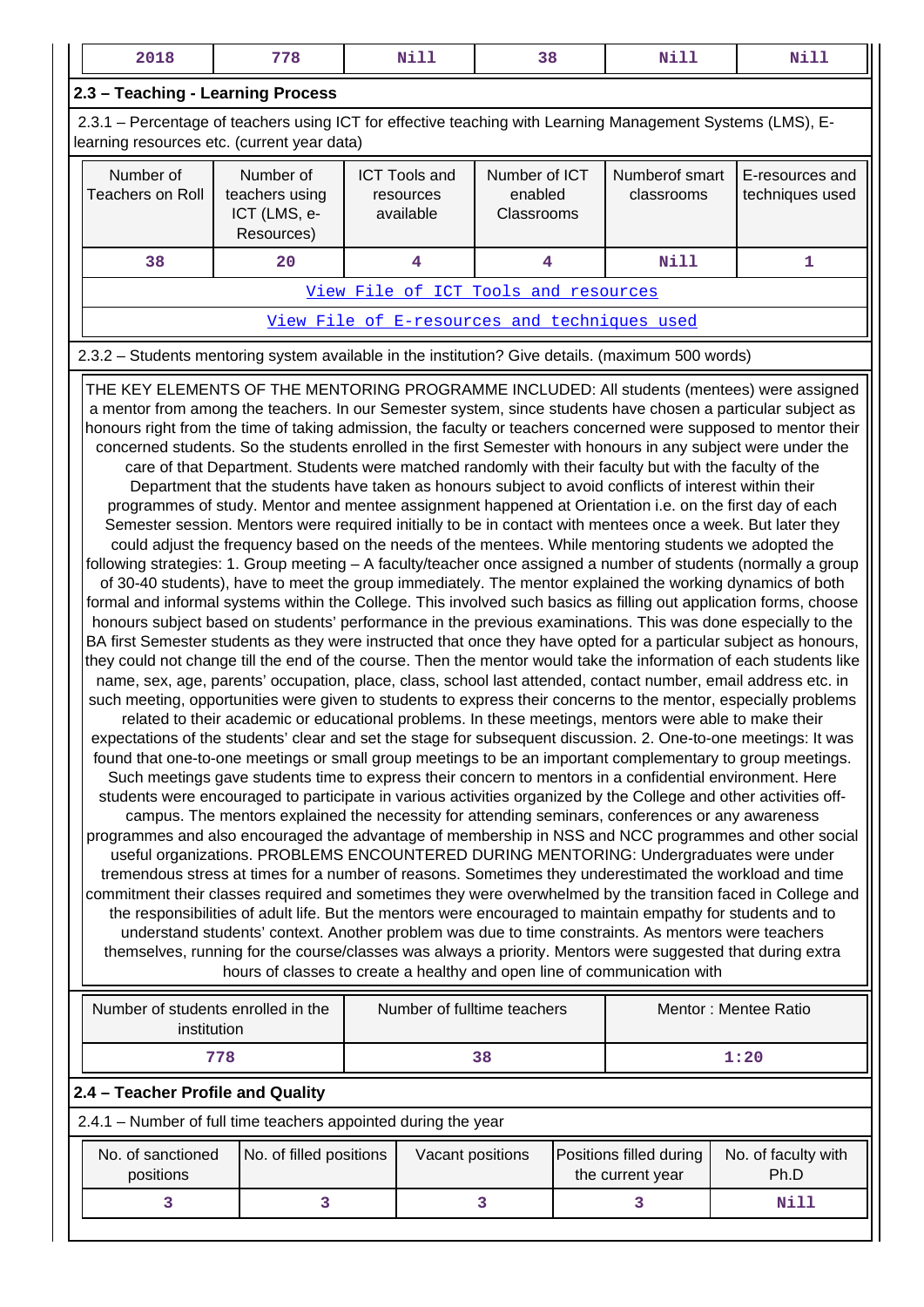2.4.2 – Honours and recognition received by teachers (received awards, recognition, fellowships at State, National, International level from Government, recognised bodies during the year )

| Year of Award | Name of full time teachers<br>receiving awards from<br>state level, national level,<br>international level | Designation | Name of the award,<br>fellowship, received from<br>Government or recognized<br>bodies |
|---------------|------------------------------------------------------------------------------------------------------------|-------------|---------------------------------------------------------------------------------------|
| 2019          | NA                                                                                                         | Nill        | NA                                                                                    |

**No file uploaded.**

# **2.5 – Evaluation Process and Reforms**

 2.5.1 – Number of days from the date of semester-end/ year- end examination till the declaration of results during the year

| Programme Name | Programme Code | Semester/year | Last date of the last<br>semester-end/year-<br>end examination | Date of declaration of<br>results of semester-<br>end/year-end<br>examination |
|----------------|----------------|---------------|----------------------------------------------------------------|-------------------------------------------------------------------------------|
| <b>BCom</b>    |                |               | 04/10/2018                                                     | 29/10/2018                                                                    |
| <b>BA</b>      | 5              | 5             | 04/10/2018                                                     | 29/10/2018                                                                    |
| <b>BA</b>      |                |               | 04/10/2018                                                     | 29/10/2018                                                                    |
| <b>BA</b>      |                |               | 04/10/2018                                                     | 29/10/2018                                                                    |
|                |                | View File     |                                                                |                                                                               |

### 2.5.2 – Reforms initiated on Continuous Internal Evaluation(CIE) system at the institutional level (250 words)

 **Evaluation through Internal Assessments: as per the regulations and norms of the affiliating university, Internal assessment carries 25 marks (15 marks for internal tests and 10 marks for assignment to be written by the students in their own handwriting). In consultation with the Principal, the Secretary of the Exam Cell prepared the detailed schedule of the Internal test as prepared in the Academic Calendar. The schedule contained the dates of the internal test, evaluation process and also information to check malpractices. The schedule was circulated among the faculty members and the same was notified to the students on the notice board and the announcement was made in the classrooms. 2. Evaluation through Assignments: Teachers of each Department had a meeting at the beginning of each Semester, worked out and announced the topics for assignments and clearly notified to students that it was part of internal assessment. The assignments were written by the students on time with deadline for submission. The quality of the assignment as well as the punctuality in submission of the assignments was the basis for assessment. 3. Through viva-voce: Viva-voce was not mandatory in all Departments but in some Departments, certain amount of internal marks was set to be granted based on the performance in the viva-voce. 4. Through effective Presentation: In certain subjects like Education where "Skills of Teaching" is a part of the syllabus, students were advised to prepare, present and demonstrate in the open class which was judged to award marks for the internal assessment**

 2.5.3 – Academic calendar prepared and adhered for conduct of Examination and other related matters (250 words)

 **The College prepared the Academic Calendar annually before the Odd Semesters. This was done so that the new Semesters i.e., first Semesters students will adhere to the College culture. The Staff Meeting sat as soon as the State Board of Secondary Education (mid week of May) declared the result. In this meeting, the faculty decided the date of commencement of first Semester class and few teachers were selected by the meeting to prepare the Academic Calendar, mostly**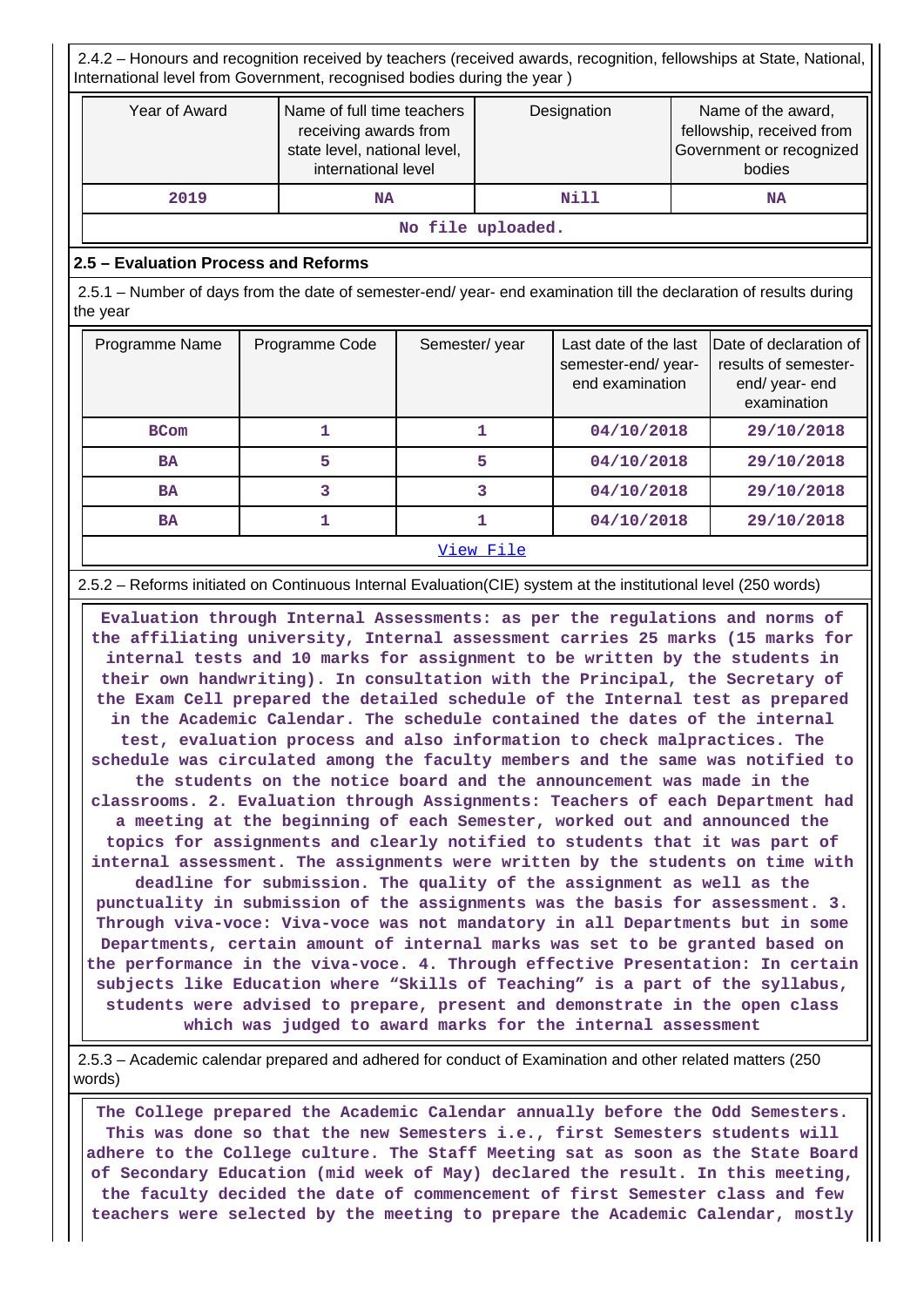**the Heads of the Departments. The College attempts to satisfy the following requirements: The Academic Calendar was divided into Odd and Even Semesters of approximately 15 weeks each. The Academic Calendar included dates or weeks, occasion or events of dates and important day of the Departments. The Departments were instructed to choose a date to be observed as 'IMPORTANT DAY OF THE DEPARTMENT' so as to enter in the Academic Calendar. A day should have relevance with the syllabus, for example Education Department chose 'International Literacy Day', Political Science Department chose 'Human Rights Day' and the like. The reports of such activities were reported to the Staff Meeting. ODD SEMESTER The Odd Semester began in June. As soon as the classes commence, announcement of topics of assignments was given to students and inform them that after the completion of each unit a unit test would be conducted. This was not included in the Academic Calendar as it depends in the wisdom of the Department concern. The first week of October is usually the Odd Semester final examinations, so by 1st or 2nd week of September a general internal test will be held to prepare students for the final examinations. The last two weeks of October was designated as Odd Semester break. This may change with the academic calendar of NEHU 2019-20. EVEN SEMESTER Even Semesters also covered 15 weeks excluding winter break. The first week of November was the commencement of Even Semesters. Most of the co-curricular activities of the College take place at the beginning of this session 10 days of December and January were Christmas holidays and winter break respectively. In February started the continuation of Even Semester till March. By March 1st week or 2nd week internal test was held. In the first week of April started the Even Semester final exam. Half of May was the Even Semester break and enrollment of new students took place till the second week of June. By second week of June commencement of Odd Semester started. During Semester break, students and teachers were free from taking classes. However this was counted as working days for faculty.**

#### **2.6 – Student Performance and Learning Outcomes**

 2.6.1 – Program outcomes, program specific outcomes and course outcomes for all programs offered by the institution are stated and displayed in website of the institution (to provide the weblink)

<http://sngapsyiemcollege.ac.in/annual-quality-assurance-report-aqar/>

| 2.6.2 - Pass percentage of students |                   |                              |                                                                       |                                                              |                 |
|-------------------------------------|-------------------|------------------------------|-----------------------------------------------------------------------|--------------------------------------------------------------|-----------------|
| Programme<br>Code                   | Programme<br>Name | Programme<br>Specialization  | Number of<br>students<br>appeared in the<br>final year<br>examination | Number of<br>students passed<br>in final year<br>examination | Pass Percentage |
| $\overline{2}$                      | <b>BCom</b>       | B.Com 2nd<br>Semester        | 12                                                                    | 7                                                            | 58.33           |
| 1                                   | <b>BCom</b>       | <b>B.Com 1st</b><br>Semester | 12                                                                    | 10                                                           | 75.00           |
| 6                                   | <b>BA</b>         | BA 6th<br>Semester           | 137                                                                   | 25                                                           | 18.24           |
| 5                                   | <b>BA</b>         | BA 5th<br>Semester           | 160                                                                   | 79                                                           | 49.37           |
| 4                                   | <b>BA</b>         | <b>BA</b>                    | 167                                                                   | 76                                                           | 45.50           |
| 3                                   | <b>BA</b>         | <b>BA</b>                    | 186                                                                   | 34                                                           | 18.27           |
| $\overline{\mathbf{2}}$             | <b>BA</b>         | <b>BA</b>                    | 257                                                                   | 44                                                           | 17.12           |
| 1                                   | <b>BA</b>         | <b>BA</b>                    | 304                                                                   | 88                                                           | 28.94           |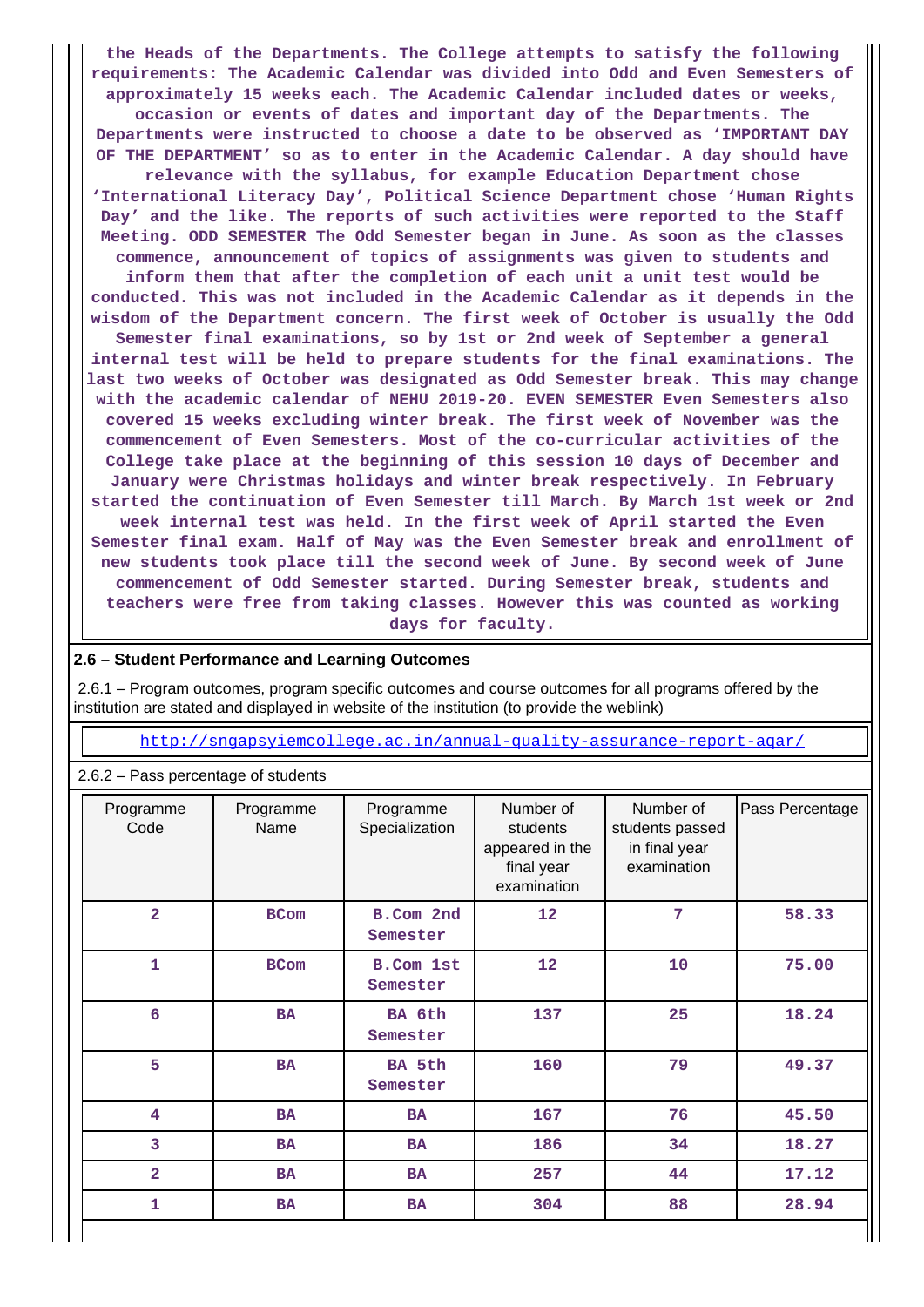|                                                                                                                                                                           |                                                                      |                  |                               | View File               |   |                           |      |                                    |
|---------------------------------------------------------------------------------------------------------------------------------------------------------------------------|----------------------------------------------------------------------|------------------|-------------------------------|-------------------------|---|---------------------------|------|------------------------------------|
| 2.7 - Student Satisfaction Survey                                                                                                                                         |                                                                      |                  |                               |                         |   |                           |      |                                    |
| 2.7.1 - Student Satisfaction Survey (SSS) on overall institutional performance (Institution may design the<br>questionnaire) (results and details be provided as weblink) |                                                                      |                  |                               |                         |   |                           |      |                                    |
|                                                                                                                                                                           | http://snqapsyiemcollege.ac.in/annual-quality-assurance-report-agar/ |                  |                               |                         |   |                           |      |                                    |
| <b>CRITERION III - RESEARCH, INNOVATIONS AND EXTENSION</b>                                                                                                                |                                                                      |                  |                               |                         |   |                           |      |                                    |
| 3.1 - Resource Mobilization for Research                                                                                                                                  |                                                                      |                  |                               |                         |   |                           |      |                                    |
| 3.1.1 – Research funds sanctioned and received from various agencies, industry and other organisations                                                                    |                                                                      |                  |                               |                         |   |                           |      |                                    |
| Nature of the Project                                                                                                                                                     | Duration                                                             |                  | Name of the funding<br>agency |                         |   | Total grant<br>sanctioned |      | Amount received<br>during the year |
| <b>Nill</b>                                                                                                                                                               | $\mathbf 0$                                                          |                  |                               | <b>NA</b>               |   | 0                         |      | 0                                  |
|                                                                                                                                                                           |                                                                      |                  |                               | No file uploaded.       |   |                           |      |                                    |
| 3.2 - Innovation Ecosystem                                                                                                                                                |                                                                      |                  |                               |                         |   |                           |      |                                    |
| 3.2.1 - Workshops/Seminars Conducted on Intellectual Property Rights (IPR) and Industry-Academia Innovative<br>practices during the year                                  |                                                                      |                  |                               |                         |   |                           |      |                                    |
| Title of workshop/seminar<br>Name of the Dept.<br>Date                                                                                                                    |                                                                      |                  |                               |                         |   |                           |      |                                    |
| <b>NA</b><br><b>NA</b>                                                                                                                                                    |                                                                      |                  |                               |                         |   |                           |      |                                    |
| 3.2.2 - Awards for Innovation won by Institution/Teachers/Research scholars/Students during the year                                                                      |                                                                      |                  |                               |                         |   |                           |      |                                    |
| Title of the innovation                                                                                                                                                   | Name of Awardee                                                      |                  | Awarding Agency               |                         |   | Date of award             |      | Category                           |
| <b>NA</b>                                                                                                                                                                 | ΝA                                                                   |                  |                               | <b>NA</b>               |   | Nill                      |      | 0                                  |
|                                                                                                                                                                           |                                                                      |                  |                               | No file uploaded.       |   |                           |      |                                    |
| 3.2.3 – No. of Incubation centre created, start-ups incubated on campus during the year                                                                                   |                                                                      |                  |                               |                         |   |                           |      |                                    |
| Incubation<br>Center                                                                                                                                                      | Name                                                                 |                  | Sponsered By                  | Name of the<br>Start-up |   | Nature of Start-<br>up    |      | Date of<br>Commencement            |
| <b>NA</b>                                                                                                                                                                 | NA                                                                   |                  | <b>NA</b>                     | <b>NA</b>               |   | <b>NA</b>                 |      | Nill                               |
|                                                                                                                                                                           |                                                                      |                  |                               | No file uploaded.       |   |                           |      |                                    |
| 3.3 - Research Publications and Awards                                                                                                                                    |                                                                      |                  |                               |                         |   |                           |      |                                    |
| 3.3.1 - Incentive to the teachers who receive recognition/awards                                                                                                          |                                                                      |                  |                               |                         |   |                           |      |                                    |
| <b>State</b>                                                                                                                                                              |                                                                      |                  | National                      |                         |   |                           |      | International                      |
| 0                                                                                                                                                                         |                                                                      |                  | 0                             |                         |   |                           |      | 0                                  |
| 3.3.2 - Ph. Ds awarded during the year (applicable for PG College, Research Center)                                                                                       |                                                                      |                  |                               |                         |   |                           |      |                                    |
|                                                                                                                                                                           | Name of the Department                                               |                  |                               |                         |   | Number of PhD's Awarded   |      |                                    |
|                                                                                                                                                                           | <b>NIL</b>                                                           |                  |                               |                         |   |                           | Nill |                                    |
| 3.3.3 - Research Publications in the Journals notified on UGC website during the year                                                                                     |                                                                      |                  |                               |                         |   |                           |      |                                    |
| <b>Type</b>                                                                                                                                                               |                                                                      | Department       |                               | Number of Publication   |   |                           |      | Average Impact Factor (if<br>any)  |
| International                                                                                                                                                             |                                                                      | <b>ECONOMICS</b> |                               |                         | 1 |                           |      | 1                                  |
|                                                                                                                                                                           |                                                                      |                  |                               | View File               |   |                           |      |                                    |
| 3.3.4 - Books and Chapters in edited Volumes / Books published, and papers in National/International Conference<br>Proceedings per Teacher during the year                |                                                                      |                  |                               |                         |   |                           |      |                                    |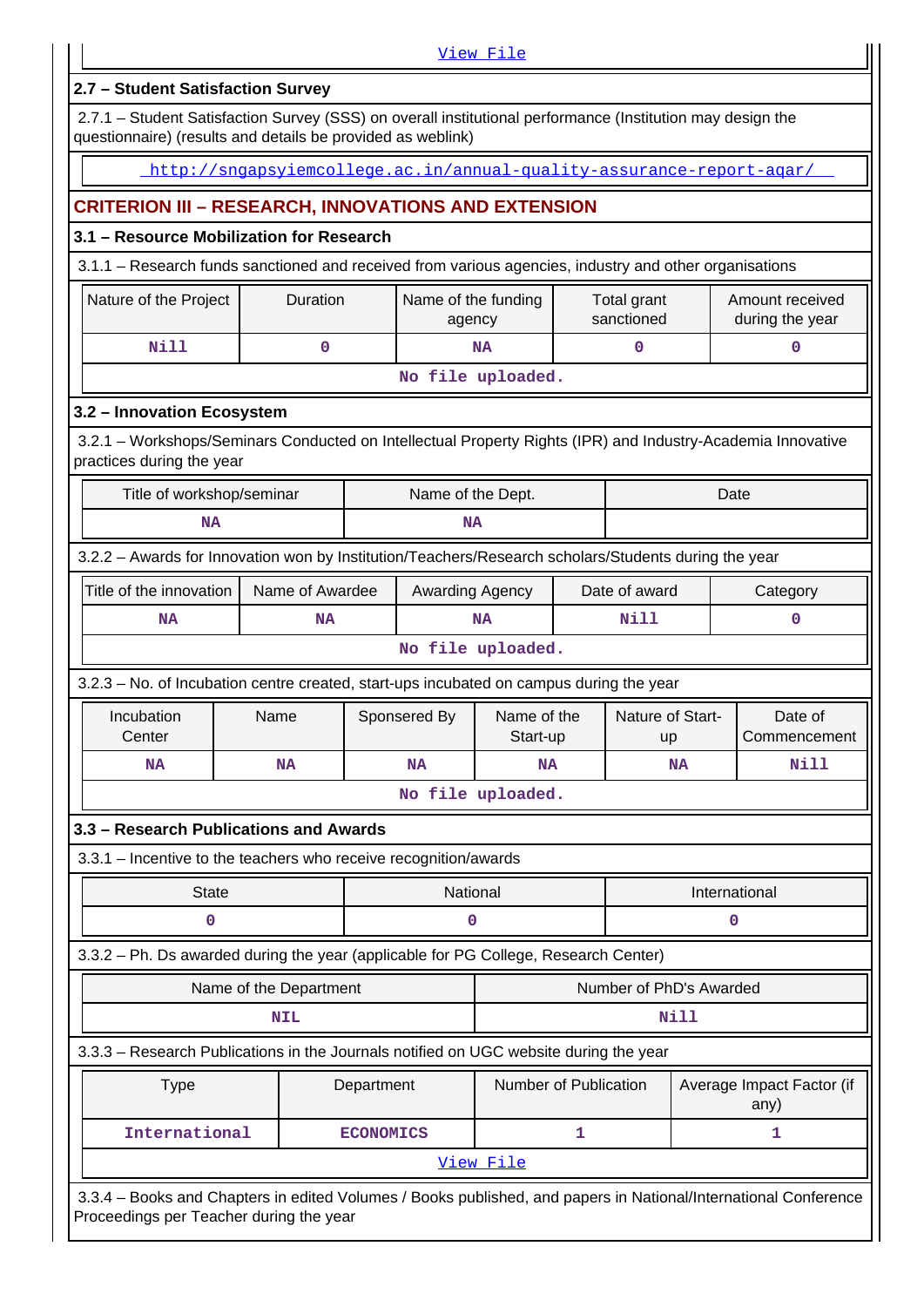|                                                                                                                                                                                                                    |                   | Department |                                                     |                   | <b>Number of Publication</b> |                                                          |              |                                                                    |                                                          |                                                                    |
|--------------------------------------------------------------------------------------------------------------------------------------------------------------------------------------------------------------------|-------------------|------------|-----------------------------------------------------|-------------------|------------------------------|----------------------------------------------------------|--------------|--------------------------------------------------------------------|----------------------------------------------------------|--------------------------------------------------------------------|
|                                                                                                                                                                                                                    |                   | <b>NIL</b> |                                                     |                   |                              |                                                          |              | Nill                                                               |                                                          |                                                                    |
|                                                                                                                                                                                                                    |                   |            |                                                     | No file uploaded. |                              |                                                          |              |                                                                    |                                                          |                                                                    |
| 3.3.5 - Bibliometrics of the publications during the last Academic year based on average citation index in Scopus/<br>Web of Science or PubMed/ Indian Citation Index                                              |                   |            |                                                     |                   |                              |                                                          |              |                                                                    |                                                          |                                                                    |
| Title of the<br>Paper                                                                                                                                                                                              | Name of<br>Author |            |                                                     | Title of journal  |                              | <b>Citation Index</b><br>Year of<br>publication          |              | Institutional<br>affiliation as<br>mentioned in<br>the publication |                                                          | Number of<br>citations<br>excluding self<br>citation               |
| <b>NA</b>                                                                                                                                                                                                          |                   | <b>NA</b>  | <b>NA</b>                                           |                   | Nill                         |                                                          | 0            | 0                                                                  |                                                          | Nill                                                               |
|                                                                                                                                                                                                                    |                   |            |                                                     | No file uploaded. |                              |                                                          |              |                                                                    |                                                          |                                                                    |
| 3.3.6 - h-Index of the Institutional Publications during the year. (based on Scopus/ Web of science)                                                                                                               |                   |            |                                                     |                   |                              |                                                          |              |                                                                    |                                                          |                                                                    |
| Title of the<br>Name of<br>Author<br>Paper                                                                                                                                                                         |                   |            | Title of journal                                    |                   | Year of<br>publication       |                                                          | h-index      | Number of<br>citations<br>excluding self<br>citation               |                                                          | Institutional<br>affiliation as<br>mentioned in<br>the publication |
| <b>NA</b><br><b>NA</b>                                                                                                                                                                                             |                   |            | <b>NA</b>                                           |                   | Nill                         |                                                          | <b>Nill</b>  | Nill                                                               |                                                          | $\mathbf 0$                                                        |
|                                                                                                                                                                                                                    |                   |            |                                                     | No file uploaded. |                              |                                                          |              |                                                                    |                                                          |                                                                    |
| 3.3.7 - Faculty participation in Seminars/Conferences and Symposia during the year:                                                                                                                                |                   |            |                                                     |                   |                              |                                                          |              |                                                                    |                                                          |                                                                    |
| Number of Faculty                                                                                                                                                                                                  |                   |            | International                                       | National<br>1     |                              |                                                          | <b>State</b> |                                                                    |                                                          | Local                                                              |
| Attended/Semi<br>nars/Workshops                                                                                                                                                                                    |                   |            | 1                                                   |                   |                              |                                                          | Nill         |                                                                    |                                                          | 35                                                                 |
| Resource<br>persons                                                                                                                                                                                                |                   |            | <b>Nill</b>                                         | 1                 |                              |                                                          | Nill         |                                                                    |                                                          | <b>Nill</b>                                                        |
|                                                                                                                                                                                                                    |                   |            |                                                     |                   | View File                    |                                                          |              |                                                                    |                                                          |                                                                    |
| 3.4 - Extension Activities                                                                                                                                                                                         |                   |            |                                                     |                   |                              |                                                          |              |                                                                    |                                                          |                                                                    |
| 3.4.1 – Number of extension and outreach programmes conducted in collaboration with industry, community and<br>Non- Government Organisations through NSS/NCC/Red cross/Youth Red Cross (YRC) etc., during the year |                   |            |                                                     |                   |                              |                                                          |              |                                                                    |                                                          |                                                                    |
| Title of the activities                                                                                                                                                                                            |                   |            | Organising unit/agency/<br>collaborating agency     |                   |                              | Number of teachers<br>participated in such<br>activities |              |                                                                    | Number of students<br>participated in such<br>activities |                                                                    |
| Trekking-cum-<br>Adventure Programme                                                                                                                                                                               |                   |            | National Services<br>Schemes Sngap Syiem<br>College |                   |                              |                                                          | 4            |                                                                    | 50                                                       |                                                                    |
| Observance of<br>World Aids day                                                                                                                                                                                    |                   |            | National Services<br>Schemes Sngap Syiem<br>College |                   |                              |                                                          | 200          |                                                                    |                                                          | 20                                                                 |
| Two days<br>workshops on Youth<br>and career                                                                                                                                                                       |                   |            | National Service<br>Scheme                          |                   |                              | 10                                                       |              |                                                                    | 6                                                        |                                                                    |
| Two days<br>workshops on Youth<br>and career                                                                                                                                                                       |                   |            | National Service<br>Scheme                          |                   |                              |                                                          | 100          |                                                                    | 6                                                        |                                                                    |
| Seminar of GST                                                                                                                                                                                                     |                   |            | Commerce<br>Department                              |                   |                              |                                                          | 50           |                                                                    |                                                          | 15                                                                 |
| Digital Literacy                                                                                                                                                                                                   |                   |            | RUSA Cell Sngap                                     |                   |                              |                                                          | 1            |                                                                    | 80                                                       |                                                                    |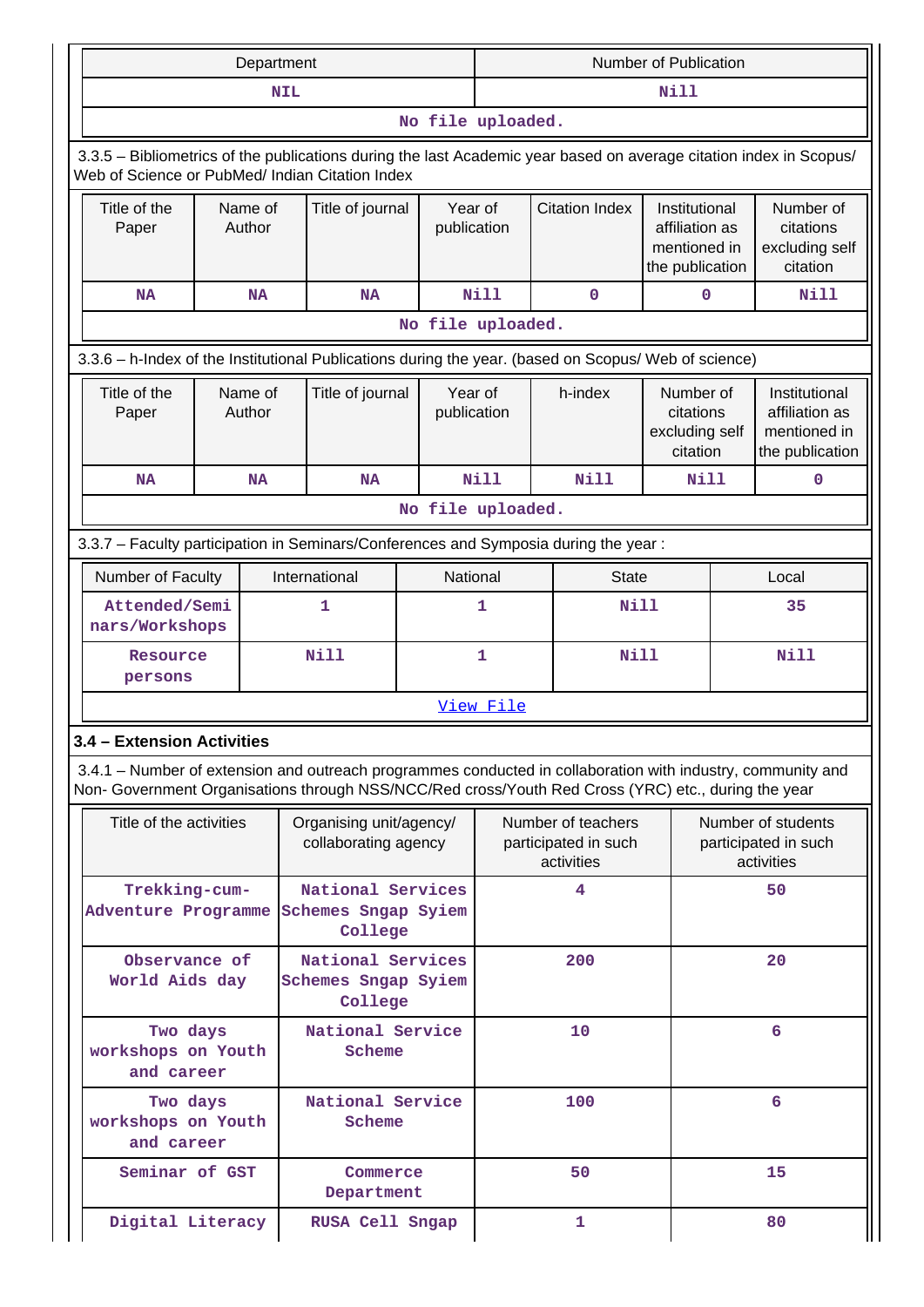| Course                                                                                                                                                                                                         | Syiem College                                      |                                                             |                      |                                                         |  |                                                         |
|----------------------------------------------------------------------------------------------------------------------------------------------------------------------------------------------------------------|----------------------------------------------------|-------------------------------------------------------------|----------------------|---------------------------------------------------------|--|---------------------------------------------------------|
| Pool Volunteer<br>During the LokSabha Schemes Sngap Syiem                                                                                                                                                      | National Services<br>College                       |                                                             |                      | 12                                                      |  | Nill                                                    |
| Diploma in<br>Computer<br>Application                                                                                                                                                                          | RUSA Cell Sngap<br>Syiem College                   |                                                             |                      | 80                                                      |  | <b>Nill</b>                                             |
| Hindi Spoken<br>Class                                                                                                                                                                                          | RUSA Cell Sngap<br>Syiem College                   |                                                             |                      | 50                                                      |  | <b>Nill</b>                                             |
|                                                                                                                                                                                                                |                                                    |                                                             | View File            |                                                         |  |                                                         |
| 3.4.2 - Awards and recognition received for extension activities from Government and other recognized bodies<br>during the year                                                                                |                                                    |                                                             |                      |                                                         |  |                                                         |
| Name of the activity                                                                                                                                                                                           | Award/Recognition                                  |                                                             |                      | <b>Awarding Bodies</b>                                  |  | Number of students<br><b>Benefited</b>                  |
| <b>NIL</b>                                                                                                                                                                                                     | <b>NIL</b>                                         |                                                             |                      | <b>NIL</b>                                              |  | Nill                                                    |
|                                                                                                                                                                                                                |                                                    | No file uploaded.                                           |                      |                                                         |  |                                                         |
| 3.4.3 - Students participating in extension activities with Government Organisations, Non-Government<br>Organisations and programmes such as Swachh Bharat, Aids Awareness, Gender Issue, etc. during the year |                                                    |                                                             |                      |                                                         |  |                                                         |
| Name of the scheme                                                                                                                                                                                             | Organising unit/Agen<br>cy/collaborating<br>agency | Name of the activity                                        |                      | Number of teachers<br>participated in such<br>activites |  | Number of students<br>participated in such<br>activites |
| Poll<br>Volunteers for<br>Loksabha<br>Election                                                                                                                                                                 | <b>NSS</b>                                         | Poll<br>Volunteers<br>During Loksabha<br>Election           |                      | 1                                                       |  | 12                                                      |
| Drinking Pond                                                                                                                                                                                                  | <b>NSS</b>                                         | Inauguration<br>of Drinking<br>Pond at Nongbre<br>i-Nongdom |                      | 1                                                       |  | 5                                                       |
| Oreintation<br>Programme                                                                                                                                                                                       | <b>NSS</b>                                         | Orientation<br>Programme                                    | Annual               | $\overline{2}$                                          |  | 140                                                     |
| Equity<br>Programme                                                                                                                                                                                            | <b>NSS RUSA</b>                                    | Literacy Course                                             | Digital              | 1                                                       |  | 60                                                      |
| World Aids<br>Day                                                                                                                                                                                              | <b>NSS PMSRI</b>                                   | of World Aids<br>Day 2016                                   | Observation          | 20                                                      |  | 200                                                     |
| <b>INTERNATIONAL</b><br>YOGA DA                                                                                                                                                                                | <b>NSS NCC</b>                                     |                                                             | <b>DEMONSTRATION</b> | $\overline{2}$                                          |  | 50                                                      |
|                                                                                                                                                                                                                |                                                    |                                                             | View File            |                                                         |  |                                                         |
| 3.5 - Collaborations<br>3.5.1 – Number of Collaborative activities for research, faculty exchange, student exchange during the year                                                                            |                                                    |                                                             |                      |                                                         |  |                                                         |
| Nature of activity                                                                                                                                                                                             | Participant                                        |                                                             |                      | Source of financial support                             |  | Duration                                                |
| <b>NA</b>                                                                                                                                                                                                      | $\mathbf 0$                                        |                                                             |                      | <b>NA</b>                                               |  | $\mathbf 0$                                             |
|                                                                                                                                                                                                                |                                                    | No file uploaded.                                           |                      |                                                         |  |                                                         |
| 3.5.2 - Linkages with institutions/industries for internship, on-the- job training, project work, sharing of research<br>facilities etc. during the year                                                       |                                                    |                                                             |                      |                                                         |  |                                                         |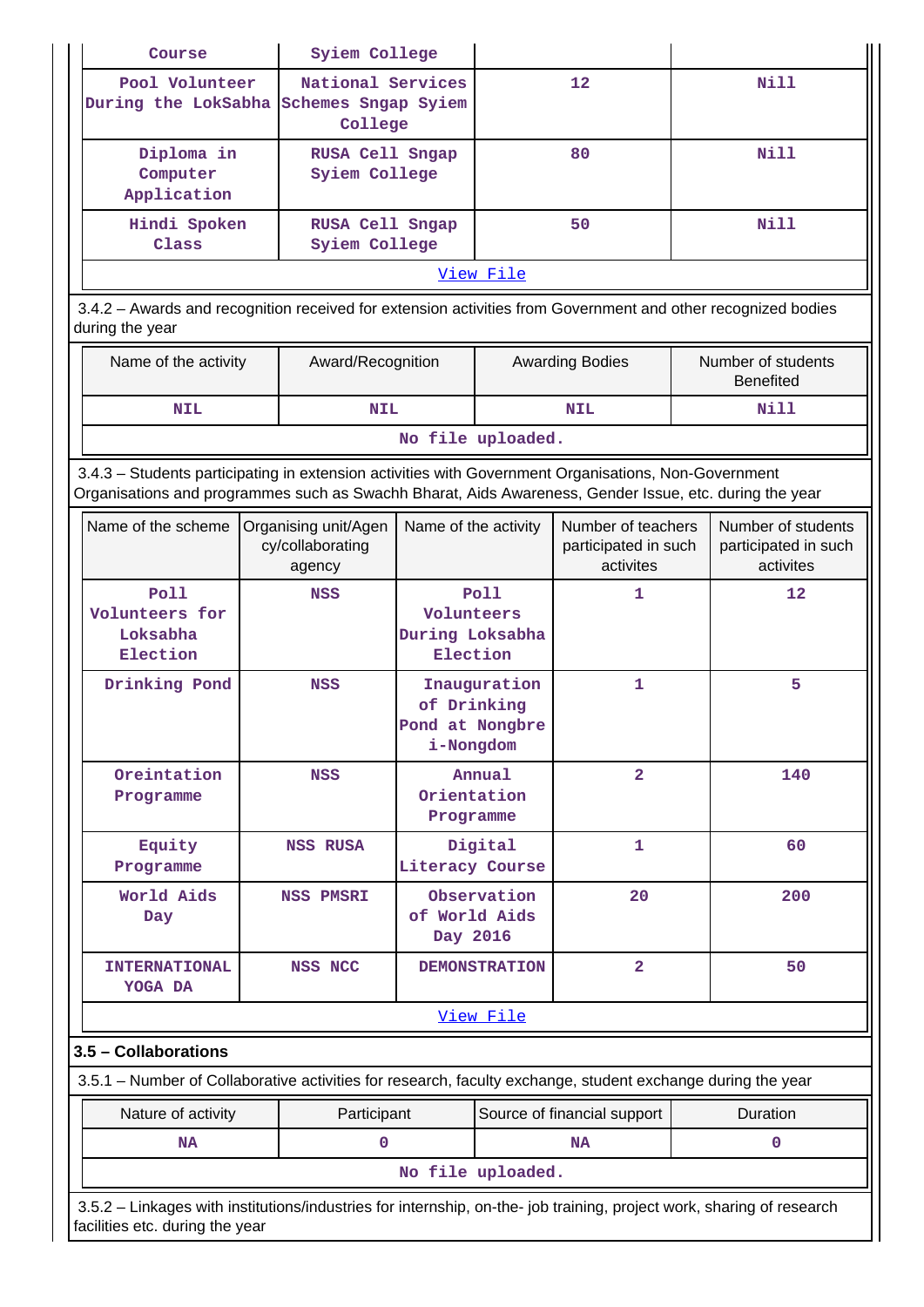| Nature of linkage                                                                                                                                     | Title of the<br>linkage |                         | Name of the<br>partnering<br>institution/<br>industry<br>/research lab<br>with contact<br>details | <b>Duration From</b>                           | <b>Duration To</b><br><b>Nill</b> |             | Participant                                               |  |
|-------------------------------------------------------------------------------------------------------------------------------------------------------|-------------------------|-------------------------|---------------------------------------------------------------------------------------------------|------------------------------------------------|-----------------------------------|-------------|-----------------------------------------------------------|--|
| NA                                                                                                                                                    |                         | <b>NA</b>               | <b>NA</b>                                                                                         | <b>Nill</b>                                    |                                   |             | 0                                                         |  |
|                                                                                                                                                       |                         |                         |                                                                                                   | No file uploaded.                              |                                   |             |                                                           |  |
| 3.5.3 – MoUs signed with institutions of national, international importance, other universities, industries, corporate<br>houses etc. during the year |                         |                         |                                                                                                   |                                                |                                   |             |                                                           |  |
|                                                                                                                                                       | Organisation            |                         | Date of MoU signed                                                                                | Purpose/Activities                             |                                   |             | Number of<br>students/teachers<br>participated under MoUs |  |
| <b>NA</b>                                                                                                                                             |                         |                         | Nill                                                                                              | <b>NA</b>                                      |                                   |             | Nill                                                      |  |
|                                                                                                                                                       |                         |                         |                                                                                                   | No file uploaded.                              |                                   |             |                                                           |  |
| <b>CRITERION IV - INFRASTRUCTURE AND LEARNING RESOURCES</b>                                                                                           |                         |                         |                                                                                                   |                                                |                                   |             |                                                           |  |
| 4.1 - Physical Facilities                                                                                                                             |                         |                         |                                                                                                   |                                                |                                   |             |                                                           |  |
| 4.1.1 - Budget allocation, excluding salary for infrastructure augmentation during the year                                                           |                         |                         |                                                                                                   |                                                |                                   |             |                                                           |  |
| Budget allocated for infrastructure augmentation                                                                                                      |                         |                         |                                                                                                   | Budget utilized for infrastructure development |                                   |             |                                                           |  |
| 7000000                                                                                                                                               |                         |                         |                                                                                                   |                                                |                                   | 750000      |                                                           |  |
| 4.1.2 – Details of augmentation in infrastructure facilities during the year                                                                          |                         |                         |                                                                                                   |                                                |                                   |             |                                                           |  |
|                                                                                                                                                       | <b>Facilities</b>       |                         |                                                                                                   |                                                | <b>Existing or Newly Added</b>    |             |                                                           |  |
| purchased (Greater than 1-0 lakh)                                                                                                                     |                         | during the current year | Number of important equipments                                                                    | Existing                                       |                                   |             |                                                           |  |
| purchased (Greater than 1-0 lakh)                                                                                                                     |                         | during the current year | Number of important equipments                                                                    | Existing                                       |                                   |             |                                                           |  |
|                                                                                                                                                       |                         | Video Centre            |                                                                                                   | Existing                                       |                                   |             |                                                           |  |
|                                                                                                                                                       |                         |                         | Seminar halls with ICT facilities                                                                 |                                                |                                   | Existing    |                                                           |  |
|                                                                                                                                                       |                         |                         | Classrooms with Wi-Fi OR LAN                                                                      |                                                |                                   | Existing    |                                                           |  |
|                                                                                                                                                       |                         |                         | Classrooms with LCD facilities                                                                    |                                                |                                   | Existing    |                                                           |  |
|                                                                                                                                                       |                         | Seminar Halls           |                                                                                                   |                                                |                                   | Existing    |                                                           |  |
|                                                                                                                                                       |                         | Laboratories            |                                                                                                   |                                                |                                   | Existing    |                                                           |  |
|                                                                                                                                                       |                         | Class rooms             |                                                                                                   |                                                |                                   | Existing    |                                                           |  |
|                                                                                                                                                       |                         | Campus Area             |                                                                                                   |                                                |                                   | Newly Added |                                                           |  |
|                                                                                                                                                       |                         |                         |                                                                                                   | View File                                      |                                   |             |                                                           |  |
| 4.2 - Library as a Learning Resource                                                                                                                  |                         |                         |                                                                                                   |                                                |                                   |             |                                                           |  |
| 4.2.1 - Library is automated {Integrated Library Management System (ILMS)}                                                                            |                         |                         |                                                                                                   |                                                |                                   |             |                                                           |  |
| Name of the ILMS<br>software                                                                                                                          |                         |                         | Nature of automation (fully<br>or patially)                                                       | Version                                        |                                   |             | Year of automation                                        |  |
| <b>NA</b>                                                                                                                                             |                         |                         | Nill                                                                                              | 0                                              |                                   |             | 2021                                                      |  |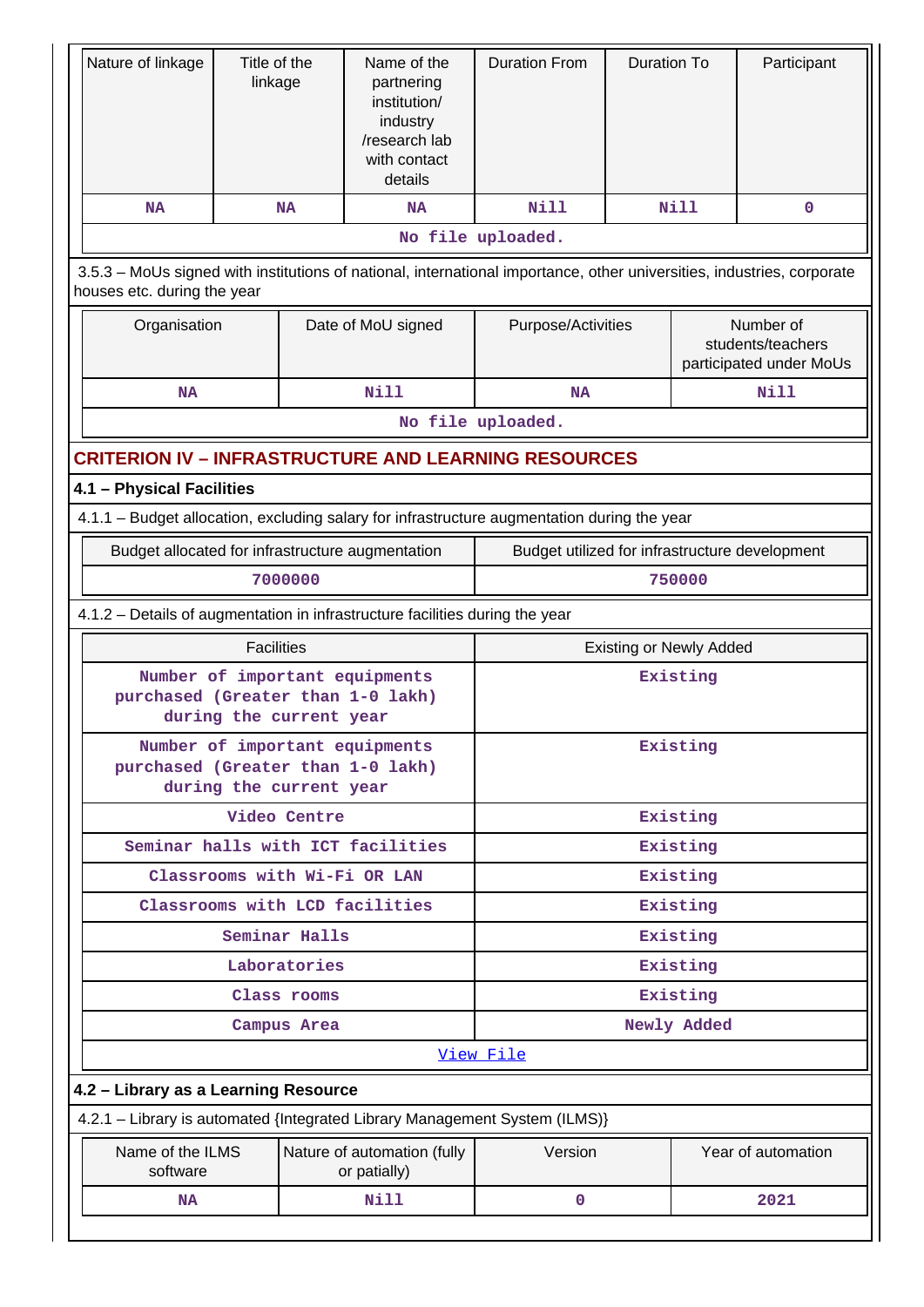| 4.2.2 - Library Services                                                                                                                     |                            |                 |                                            |                            |                         |                                                                                                                                     |                 |                                                   |               |  |
|----------------------------------------------------------------------------------------------------------------------------------------------|----------------------------|-----------------|--------------------------------------------|----------------------------|-------------------------|-------------------------------------------------------------------------------------------------------------------------------------|-----------------|---------------------------------------------------|---------------|--|
| Library<br>Service Type                                                                                                                      |                            | Existing        |                                            |                            | Newly Added             |                                                                                                                                     |                 | Total                                             |               |  |
| Text<br><b>Books</b>                                                                                                                         |                            | 5185            | 2751180                                    |                            | 135                     | 73409                                                                                                                               |                 | 5320                                              | 2824589       |  |
| Reference<br><b>Books</b>                                                                                                                    |                            | 368             | 245600                                     |                            | <b>Nill</b>             | <b>Nill</b>                                                                                                                         | 368             |                                                   | 245600        |  |
| e-Books                                                                                                                                      |                            | 5900            | <b>Nill</b>                                |                            | <b>Nill</b>             | 368                                                                                                                                 | 5900            |                                                   | 368           |  |
| Journals                                                                                                                                     |                            | 7               | 17450                                      |                            | $\overline{\mathbf{2}}$ | 8600                                                                                                                                | 9               |                                                   | 26050         |  |
| $e-$<br>Journals                                                                                                                             |                            | Nill            | 5900                                       |                            | <b>Nill</b>             | <b>Nill</b>                                                                                                                         | <b>Nill</b>     |                                                   | 5900          |  |
| Digital<br>Database                                                                                                                          |                            | 38              | <b>Nill</b>                                |                            | Nill                    | 38                                                                                                                                  | 38              |                                                   | 38            |  |
| CD &<br>Video                                                                                                                                |                            | Nill            | <b>Nill</b>                                |                            | <b>Nill</b>             | <b>Nill</b>                                                                                                                         | <b>Nill</b>     |                                                   | Nill          |  |
| Library<br>Automation                                                                                                                        |                            | Nill            | <b>Nill</b>                                |                            | <b>Nill</b>             | <b>Nill</b>                                                                                                                         | Nill            |                                                   | <b>Nill</b>   |  |
| Weeding<br>(hard &<br>soft)                                                                                                                  |                            | Nill            | <b>Nill</b>                                |                            | <b>Nill</b>             | Nill                                                                                                                                | <b>Nill</b>     |                                                   | Nill          |  |
| Others(s<br>pecify)                                                                                                                          |                            | Nill            | <b>Nill</b>                                |                            | <b>Nill</b>             | <b>Nill</b>                                                                                                                         | <b>Nill</b>     |                                                   | <b>Nill</b>   |  |
| Graduate) SWAYAM other MOOCs platform NPTEL/NMEICT/any other Government initiatives & institutional<br>(Learning Management System (LMS) etc | Name of the Teacher        |                 | Name of the Module                         |                            |                         | 4.2.3 - E-content developed by teachers such as: e-PG- Pathshala, CEC (under e-PG- Pathshala CEC (Under<br>Platform on which module |                 | Date of launching e-                              |               |  |
| NA                                                                                                                                           |                            | NA              |                                            |                            | <b>NA</b>               | is developed                                                                                                                        |                 | content<br><b>Nill</b>                            |               |  |
|                                                                                                                                              |                            |                 |                                            | No file uploaded.          |                         |                                                                                                                                     |                 |                                                   |               |  |
| 4.3 - IT Infrastructure<br>4.3.1 - Technology Upgradation (overall)                                                                          |                            |                 |                                            |                            |                         |                                                                                                                                     |                 |                                                   |               |  |
| <b>Type</b>                                                                                                                                  | <b>Total Co</b><br>mputers | Computer<br>Lab | Internet                                   | <b>Browsing</b><br>centers | Computer<br>Centers     | Office                                                                                                                              | Departme<br>nts | Available<br><b>Bandwidt</b><br>h (MBPS/<br>GBPS) | <b>Others</b> |  |
| Existin<br>g                                                                                                                                 | 35                         | 25              | 1                                          | $\mathbf{1}$               | 1                       | 6                                                                                                                                   | 8               | 0                                                 | 0             |  |
| Added                                                                                                                                        | $\pmb{0}$                  | $\mathbf 0$     | 1                                          | 1                          | $\mathbf{1}$            | $\mathbf 0$                                                                                                                         | $\mathbf 0$     | $\mathbf 0$                                       | 0             |  |
| Total                                                                                                                                        | 35                         | 25              | 2                                          | 2                          | $\overline{\mathbf{2}}$ | 6                                                                                                                                   | 8               | 0                                                 | 0             |  |
| 4.3.2 - Bandwidth available of internet connection in the Institution (Leased line)                                                          |                            |                 |                                            |                            |                         |                                                                                                                                     |                 |                                                   |               |  |
|                                                                                                                                              |                            |                 |                                            |                            | 0 MBPS/ GBPS            |                                                                                                                                     |                 |                                                   |               |  |
| 4.3.3 - Facility for e-content                                                                                                               |                            |                 |                                            |                            |                         |                                                                                                                                     |                 |                                                   |               |  |
|                                                                                                                                              |                            |                 | Name of the e-content development facility |                            |                         | Provide the link of the videos and media centre and                                                                                 |                 |                                                   |               |  |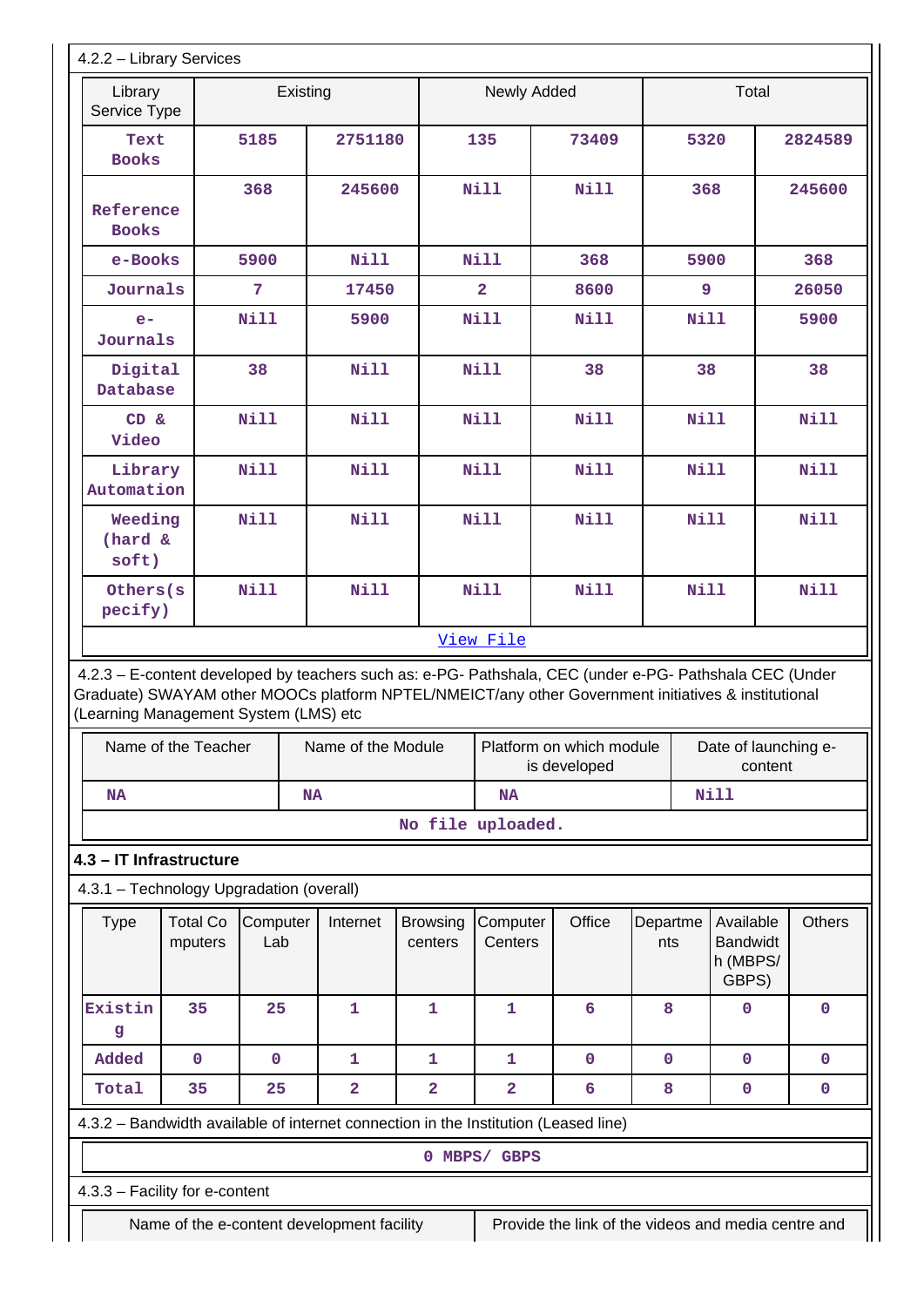|              | <br>$\cdots$<br>record<br>.<br>tacility<br>. 111 10 |
|--------------|-----------------------------------------------------|
| <b>ANATA</b> |                                                     |

# **4.4 – Maintenance of Campus Infrastructure**

 4.4.1 – Expenditure incurred on maintenance of physical facilities and academic support facilities, excluding salary component, during the year

| Assigned Budget on<br>academic facilities | Expenditure incurred on<br>maintenance of academic<br>facilities | Assigned budget on<br>physical facilities | Expenditure incurredon<br>maintenance of physical<br>facilites |
|-------------------------------------------|------------------------------------------------------------------|-------------------------------------------|----------------------------------------------------------------|
| 150000                                    | 20000                                                            | 100000                                    | 20000                                                          |

 4.4.2 – Procedures and policies for maintaining and utilizing physical, academic and support facilities - laboratory, library, sports complex, computers, classrooms etc. (maximum 500 words) (information to be available in institutional Website, provide link)

 **The Governing Body of the College has constituted several committees and cells for the maintenance and utilisation of Physical, Academic and Support facilities. In this regard, it has framed the Procedures and Policies. (i) The College Campus Development Committee has been constituted to look after all infrastructural needs of the College like Constructions, Supply of Water and Electricity etc. (ii) The Sports Committee has been constituted to look after Sport matters and facilities. It has been entrusted to conduct Coaching Camp, Competition and Participation in Sports events etc. (iii) Academic Committee has constituted to look after the role of implementation of the Curriculum, Examination etc. (iv) Library Committee has constituted to look after Procurement of Books, Maintenance and interior infrastructure etc. (v) It has also been constituted a Procurement Committee to look after what is to be procured but it also does the work of the upkeep of equipment such as Computers, Printers etc. (vi) Project Implementation Committee and Procurement Committee under RUSA have been constituted to monitor and execute all component**

**as per RUSA Guideline**

<http://sngapsyiemcollege.ac.in/others-2/>

# **CRITERION V – STUDENT SUPPORT AND PROGRESSION**

# **5.1 – Student Support**

5.1.1 – Scholarships and Financial Support

|                                              | Name/Title of the scheme                                                                                                                                                                                        | Number of students             | Amount in Rupees  |  |  |  |  |  |  |  |  |
|----------------------------------------------|-----------------------------------------------------------------------------------------------------------------------------------------------------------------------------------------------------------------|--------------------------------|-------------------|--|--|--|--|--|--|--|--|
| Financial Support<br>from institution        | 0                                                                                                                                                                                                               | O                              | n                 |  |  |  |  |  |  |  |  |
| Financial Support<br>from Other Sources      |                                                                                                                                                                                                                 |                                |                   |  |  |  |  |  |  |  |  |
| a) National                                  | Minority and<br>Umbrella<br>Scholarship,<br>Meritorious<br>Scholarship                                                                                                                                          | 778                            | 4000              |  |  |  |  |  |  |  |  |
| b) International                             | n                                                                                                                                                                                                               | Nill                           | O                 |  |  |  |  |  |  |  |  |
|                                              |                                                                                                                                                                                                                 | View File                      |                   |  |  |  |  |  |  |  |  |
|                                              | 5.1.2 – Number of capability enhancement and development schemes such as Soft skill development, Remedial<br>coaching, Language lab, Bridge courses, Yoga, Meditation, Personal Counselling and Mentoring etc., |                                |                   |  |  |  |  |  |  |  |  |
| Name of the capability<br>enhancement scheme | Date of implemetation                                                                                                                                                                                           | Number of students<br>enrolled | Agencies involved |  |  |  |  |  |  |  |  |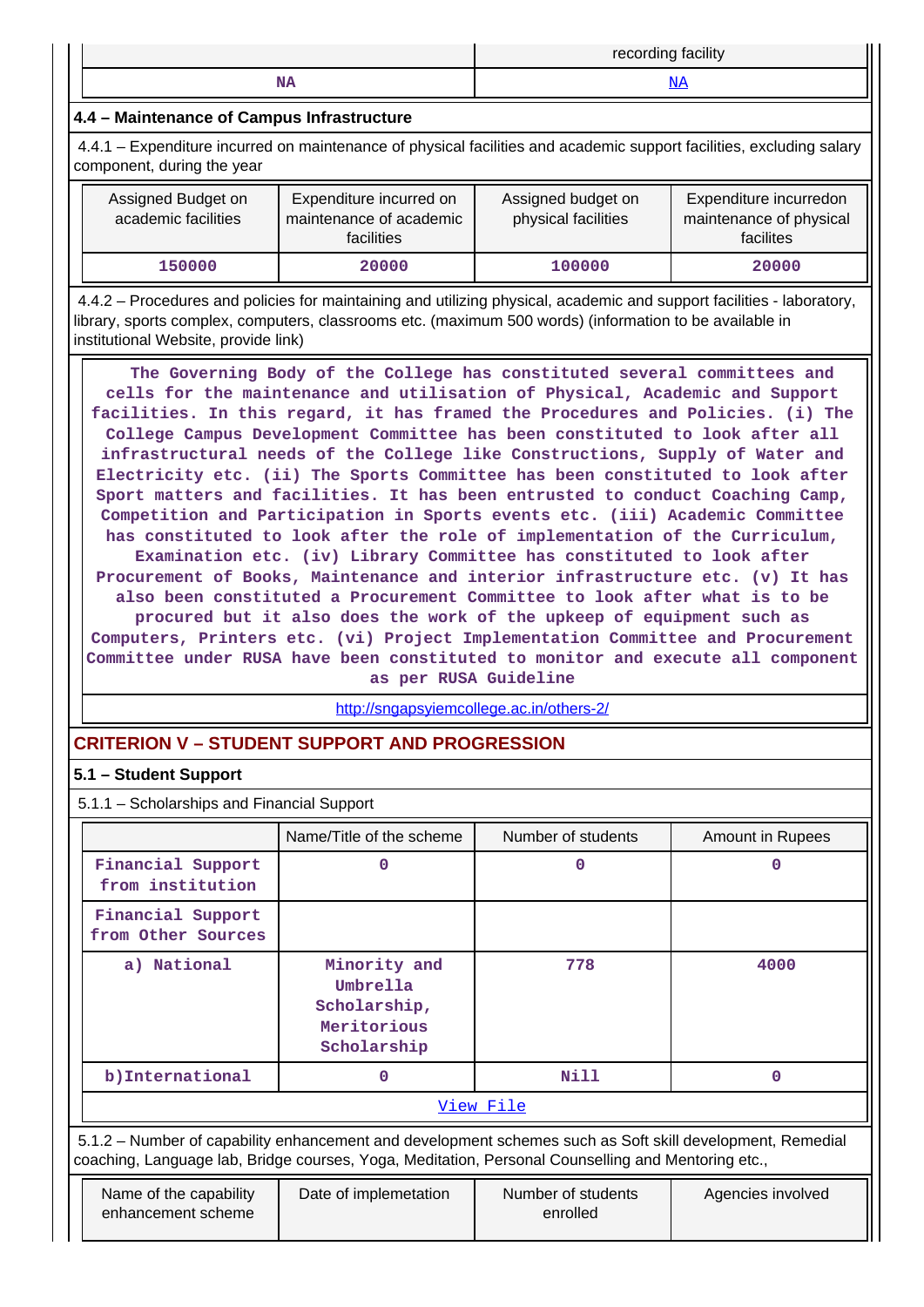|                                                                                                                                                                                        | Digital Literacy<br>Programme<br>Hindi Spoken               |                | 31/03/2019                                                           | 80                                                                          |                                                              | Add-On- Course<br>Committee, and<br>Computer Department<br>Sngap Syiem College |                                                     |  |
|----------------------------------------------------------------------------------------------------------------------------------------------------------------------------------------|-------------------------------------------------------------|----------------|----------------------------------------------------------------------|-----------------------------------------------------------------------------|--------------------------------------------------------------|--------------------------------------------------------------------------------|-----------------------------------------------------|--|
| Class                                                                                                                                                                                  |                                                             |                | 06/01/2018                                                           | 7                                                                           |                                                              |                                                                                | Add-On- Course<br>Committee, Sngap<br>Syiem College |  |
|                                                                                                                                                                                        |                                                             |                |                                                                      | View File                                                                   |                                                              |                                                                                |                                                     |  |
| 5.1.3 - Students benefited by guidance for competitive examinations and career counselling offered by the<br>institution during the year                                               |                                                             |                |                                                                      |                                                                             |                                                              |                                                                                |                                                     |  |
| Year                                                                                                                                                                                   | Name of the<br>scheme                                       |                | Number of<br>benefited<br>students for<br>competitive<br>examination | Number of<br>benefited<br>students by<br>career<br>counseling<br>activities | Number of<br>students who<br>have passedin<br>the comp. exam |                                                                                | Number of<br>studentsp placed                       |  |
| 2018                                                                                                                                                                                   |                                                             | <b>NAA</b>     | <b>Nill</b>                                                          | Nill                                                                        | <b>Nill</b>                                                  |                                                                                | <b>Nill</b>                                         |  |
|                                                                                                                                                                                        |                                                             |                |                                                                      | No file uploaded.                                                           |                                                              |                                                                                |                                                     |  |
| 5.1.4 – Institutional mechanism for transparency, timely redressal of student grievances, Prevention of sexual<br>harassment and ragging cases during the year                         |                                                             |                |                                                                      |                                                                             |                                                              |                                                                                |                                                     |  |
| Total grievances received                                                                                                                                                              |                                                             |                | Number of grievances redressed                                       |                                                                             |                                                              | Avg. number of days for grievance<br>redressal                                 |                                                     |  |
|                                                                                                                                                                                        | <b>Nill</b>                                                 |                |                                                                      | <b>Nill</b>                                                                 |                                                              |                                                                                | <b>Nill</b>                                         |  |
| 5.2 - Student Progression                                                                                                                                                              |                                                             |                |                                                                      |                                                                             |                                                              |                                                                                |                                                     |  |
| 5.2.1 - Details of campus placement during the year                                                                                                                                    |                                                             |                |                                                                      |                                                                             |                                                              |                                                                                |                                                     |  |
|                                                                                                                                                                                        | On campus                                                   |                |                                                                      |                                                                             | Off campus                                                   |                                                                                |                                                     |  |
| Nameof<br>organizations<br>visited                                                                                                                                                     | Number of<br>students<br>participated                       |                | Number of<br>stduents placed                                         | Nameof<br>organizations<br>visited                                          | Number of<br>students<br>participated                        |                                                                                | Number of<br>stduents placed                        |  |
| <b>NIL</b>                                                                                                                                                                             |                                                             | Nill           | Nill                                                                 | Nill                                                                        | Nill                                                         |                                                                                | <b>Nill</b>                                         |  |
|                                                                                                                                                                                        |                                                             |                |                                                                      | No file uploaded.                                                           |                                                              |                                                                                |                                                     |  |
| 5.2.2 - Student progression to higher education in percentage during the year                                                                                                          |                                                             |                |                                                                      |                                                                             |                                                              |                                                                                |                                                     |  |
| Year                                                                                                                                                                                   | Number of<br>students<br>enrolling into<br>higher education |                | Programme<br>graduated from                                          | Depratment<br>graduated from                                                | Name of<br>institution joined                                |                                                                                | Name of<br>programme<br>admitted to                 |  |
| 2018                                                                                                                                                                                   |                                                             | 1              | Sngap<br>Syiem Colleg<br>e, Mawkyrwat                                | Education,<br>Political<br>Science                                          | N.E.H.U                                                      |                                                                                | <b>MA</b>                                           |  |
| 2019                                                                                                                                                                                   |                                                             | $\overline{2}$ | Sngap<br>Syiem<br>College,                                           | English                                                                     | Martin<br>Luther<br>University                               |                                                                                | <b>MA</b>                                           |  |
|                                                                                                                                                                                        |                                                             |                | Mawkyrwat                                                            |                                                                             |                                                              |                                                                                |                                                     |  |
|                                                                                                                                                                                        |                                                             |                |                                                                      | View File                                                                   |                                                              |                                                                                |                                                     |  |
| 5.2.3 - Students qualifying in state/ national/ international level examinations during the year<br>(eg:NET/SET/SLET/GATE/GMAT/CAT/GRE/TOFEL/Civil Services/State Government Services) |                                                             |                |                                                                      |                                                                             |                                                              |                                                                                |                                                     |  |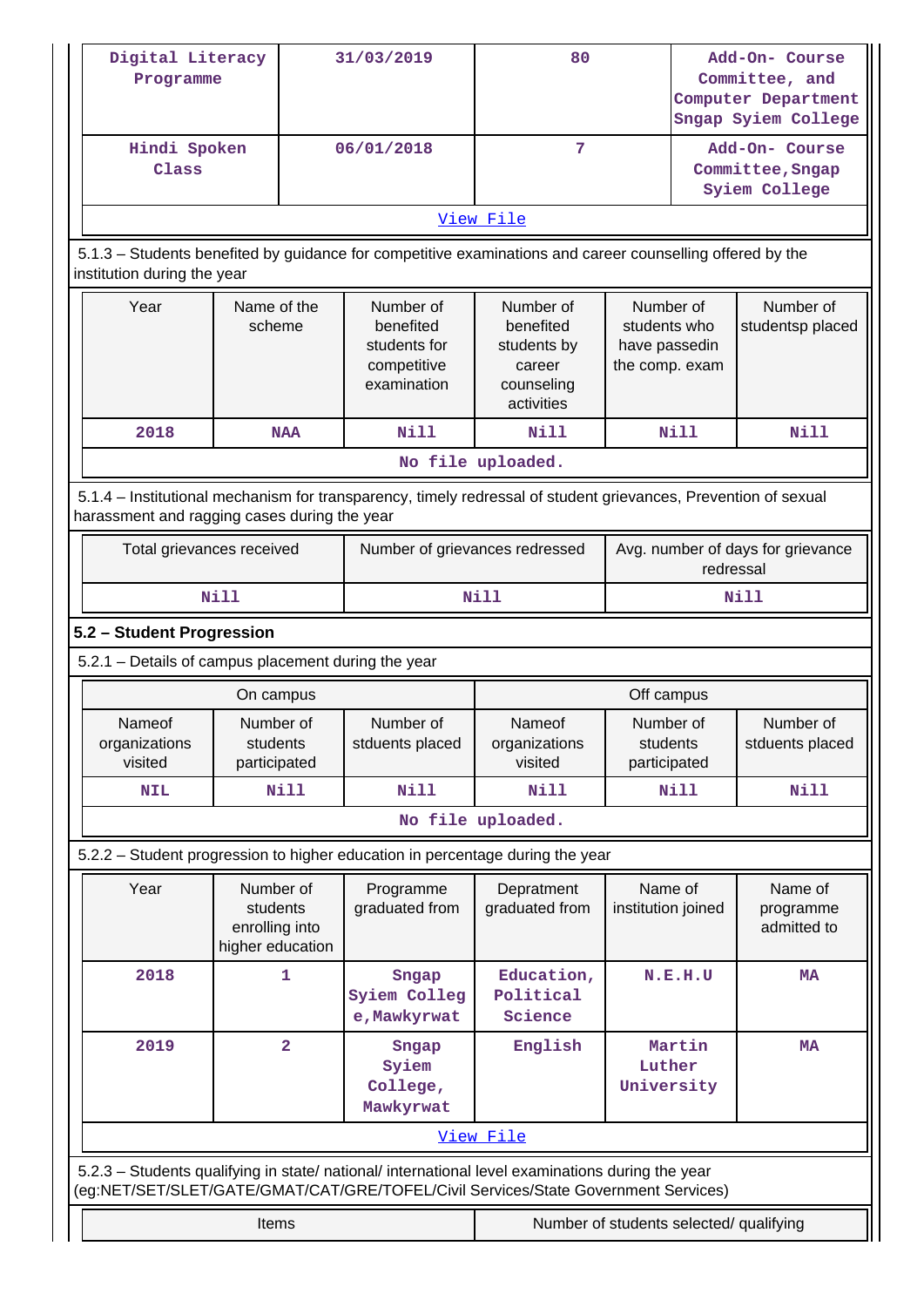|      | Nill                                                                                                                                                                                                                                                                                                                         |                               |                      | Nill                               |                                     |                               |                      |                        |  |
|------|------------------------------------------------------------------------------------------------------------------------------------------------------------------------------------------------------------------------------------------------------------------------------------------------------------------------------|-------------------------------|----------------------|------------------------------------|-------------------------------------|-------------------------------|----------------------|------------------------|--|
|      |                                                                                                                                                                                                                                                                                                                              |                               |                      | No file uploaded.                  |                                     |                               |                      |                        |  |
|      | 5.2.4 – Sports and cultural activities / competitions organised at the institution level during the year                                                                                                                                                                                                                     |                               |                      |                                    |                                     |                               |                      |                        |  |
|      | Activity                                                                                                                                                                                                                                                                                                                     |                               | Level                |                                    |                                     | <b>Number of Participants</b> |                      |                        |  |
|      | Basketball Competition<br>for both boys and girls                                                                                                                                                                                                                                                                            |                               |                      | Institutional Level                |                                     |                               | 80                   |                        |  |
|      | Volleyball Competition<br>for boys only                                                                                                                                                                                                                                                                                      |                               |                      | Institutional Level                |                                     |                               | 48                   |                        |  |
|      | 3. Mawpoin Competition<br>for girls                                                                                                                                                                                                                                                                                          |                               |                      | Institutional Level                |                                     |                               | 60                   |                        |  |
|      | Football Competition<br>for both boys and girls.                                                                                                                                                                                                                                                                             |                               |                      | Institutional Level                |                                     |                               | 144                  |                        |  |
|      | Cross Country Run                                                                                                                                                                                                                                                                                                            |                               | 29.08.19)            |                                    | NEHU (University Level,             |                               | $\overline{3}$       |                        |  |
|      | Cross Country Run                                                                                                                                                                                                                                                                                                            |                               |                      | Inter Universities<br>(10.10.2019) |                                     | 1                             |                      |                        |  |
|      | National Youth<br>Parliament                                                                                                                                                                                                                                                                                                 | National Programme<br>(Delhi) |                      |                                    |                                     | 1                             |                      |                        |  |
|      | Parade and Physical<br>Fitness                                                                                                                                                                                                                                                                                               | University Pre-RD Camp        |                      |                                    |                                     | $\overline{2}$                |                      |                        |  |
|      | Coaching Camp for<br>Football for both Boys<br>and Girls                                                                                                                                                                                                                                                                     | Institutional Level           |                      |                                    | 50                                  |                               |                      |                        |  |
|      |                                                                                                                                                                                                                                                                                                                              |                               |                      | View File                          |                                     |                               |                      |                        |  |
|      | 5.3 - Student Participation and Activities                                                                                                                                                                                                                                                                                   |                               |                      |                                    |                                     |                               |                      |                        |  |
|      | 5.3.1 – Number of awards/medals for outstanding performance in sports/cultural activities at national/international<br>level (award for a team event should be counted as one)                                                                                                                                               |                               |                      |                                    |                                     |                               |                      |                        |  |
| Year | Name of the<br>award/medal                                                                                                                                                                                                                                                                                                   | National/<br>Internaional     | awards for<br>Sports | Number of                          | Number of<br>awards for<br>Cultural |                               | Student ID<br>number | Name of the<br>student |  |
| 2019 | Cross<br>Country<br>Run                                                                                                                                                                                                                                                                                                      | National                      |                      | 1                                  | Nill                                |                               | Nill                 | AidarisL<br>yngkhoi    |  |
|      |                                                                                                                                                                                                                                                                                                                              |                               |                      | View File                          |                                     |                               |                      |                        |  |
|      | 5.3.2 – Activity of Student Council & representation of students on academic & administrative bodies/committees of<br>the institution (maximum 500 words)                                                                                                                                                                    |                               |                      |                                    |                                     |                               |                      |                        |  |
|      | A Student Council is a representative structured where students can become<br>involved in the affairs of the College working together with the college<br>management, college faculty and parents for the benefits of the college and its<br>students. Composition of the Student Council: It is composed of the following:- |                               |                      |                                    |                                     |                               |                      |                        |  |

**1. Two class representatives of each class. 2. All class representatives will elect the office bearers of the Students Council from among them by voting system. 3. Office bearers of the council is indicated in the following table:- Composition In charge Supervisor Student's Welfare Section President Fifth Semester of any stream (Arts/Commerce) Vice- President From any class of any stream General Secretary From any class of any stream Secretary Final year of any stream Assistant Secretary Third semester of any stream Treasury From any class Sport Secretary From any class Publicity Secretary From any class Two**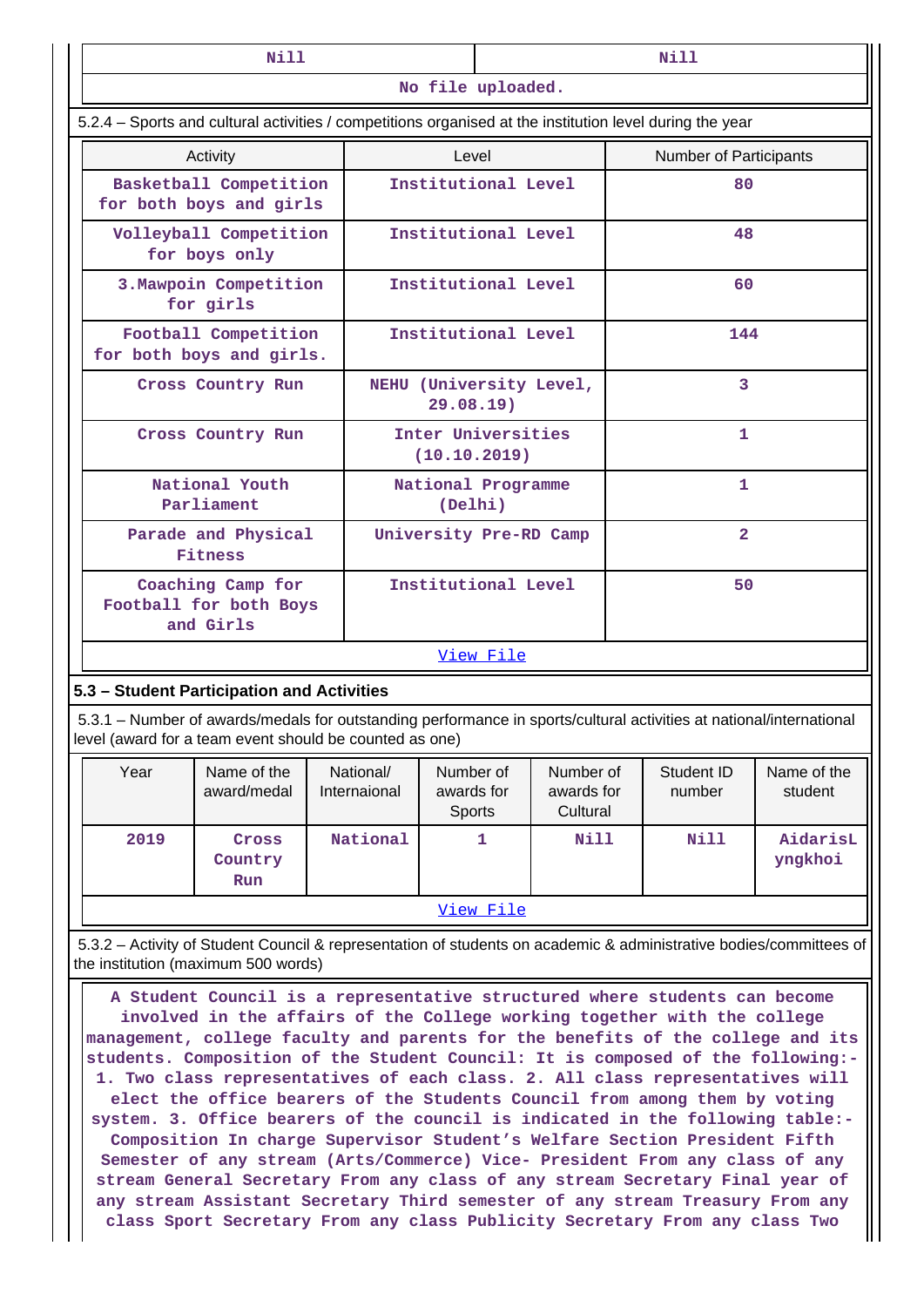**College Faculty Members Adviser to the Students' council Role of the Students Council: Its role is to promote the interest of the college and the involvement of students in the affairs of the college, in co-operation with the board, parents and the teachers. Objectives of the Students Council:- 1. To enhance communication between students, college management, faculty members and parents 2. To promote an involvement conducive to educational and personal development. 3. To promote friendship and respect among the students. 4. To support the college management and faculty members in the development of the college. 5. To represent the views of the students on matters of general concern to them. Functions of the Council:-The Students Council undertakes the following functions:- 1. Representing the views of the student body to the college management. 2. Promoting good communication within the college. 3. Supporting the educational development and progress of the students. 4. Assisting with induction/mentoring for first year students. 5. Assisting in college sporting and cultural activities. 6. Organizing fund- raising events for charity. 7. Organizing fresher's social meet, college fest etc. 8. Liaising with Students Councils of other colleges. The Constitution:- The council has its own working constitution. The constitution provides for the aims, purposes, tenure and the composition of the council. There are provision for the function of the student's council, sub-committees, finance and fund-raising, meeting at least 3 times a year, removal of members and filling in vacancies and amendment of constitution. It also provides for the duties and responsibilities of the office bearers and its members. It is hope that the student's council would be an active participatory unit of the institution contributing to the effective working of the college as a whole. At the same time it develops the confidence of the students to overcome shyness, motivate team-work, decision making, problem solving, constructive discipline and develop healthy working relationship. Through this platform, a sense of responsibility, accountability, dedication and devotion is instill in the young minds of the students community, thereby, prepared them to be fruitful citizen of the nation**

### **5.4 – Alumni Engagement**

5.4.1 – Whether the institution has registered Alumni Association?

 **Yes**

 **The alumni has just prepared all documents related registration under Registration Act**

5.4.2 – No. of enrolled Alumni:

5.4.3 – Alumni contribution during the year (in Rupees) :

**50** 

**0**

5.4.4 – Meetings/activities organized by Alumni Association :

**1 1** 

# **CRITERION VI – GOVERNANCE, LEADERSHIP AND MANAGEMENT**

#### **6.1 – Institutional Vision and Leadership**

 6.1.1 – Mention two practices of decentralization and participative management during the last year (maximum 500 words)

 **1. The Management has entrusted to the Teaching and non-Teaching Faculties to perform their own responsibilities as per the work assigned to them. Four Teachers are members of the Governing Body. Two Vice-Principals are appointed to assist the management. Heads of Department concern are entrusted to perform their activities both academic and non-academic activities with the active**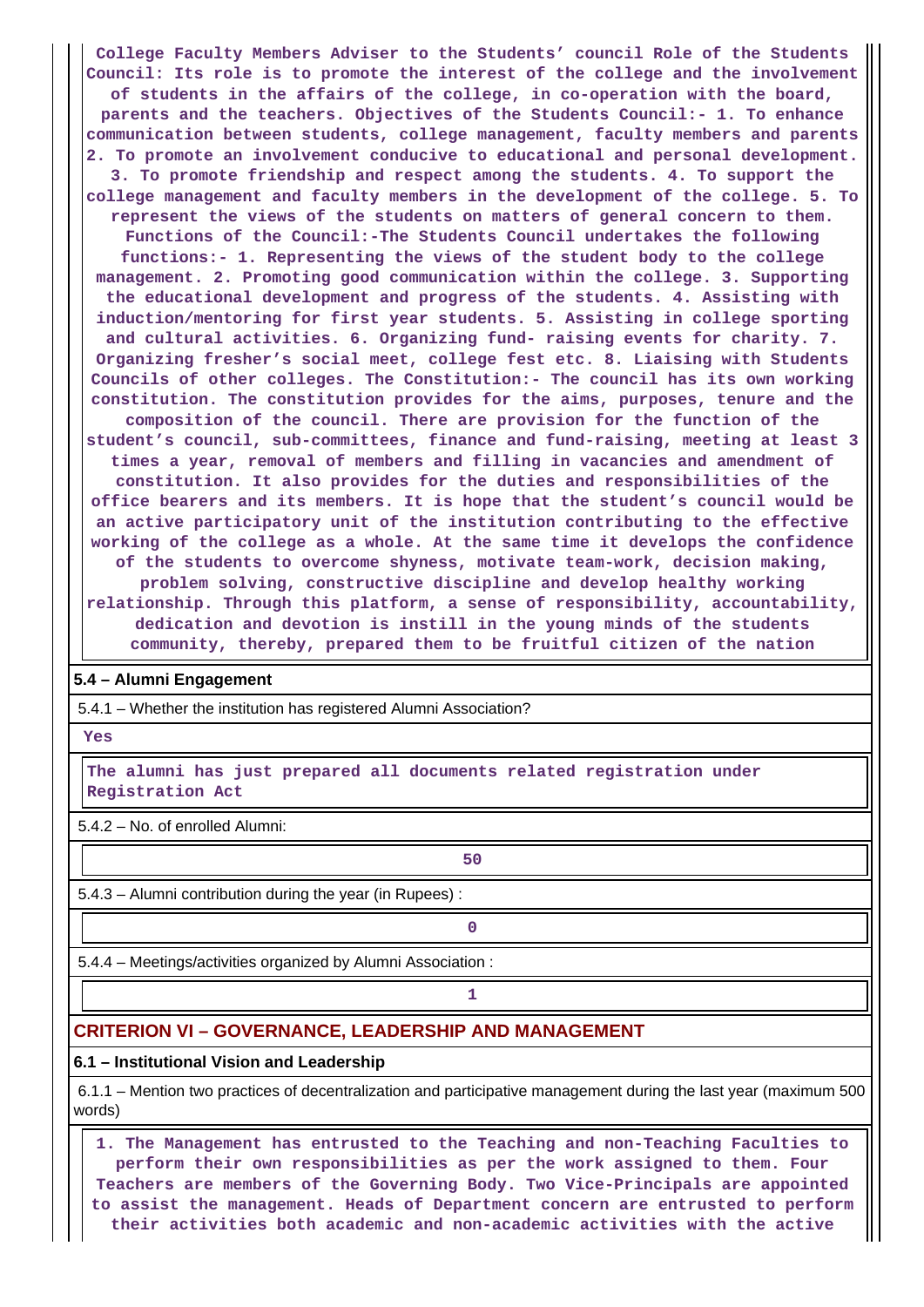**participation of fellow teachers in the Departments. Departments are allowed to conduct students' projects and researches with the seed money provided by the College. Department are allowed to organise different programmes, seminars, workshops and Conference of different level at their capacity with full support from the management. Some faculties have been deputed on behalf to attend various meetings and workshops at different Government and non-Government functionaries. 2. Members in different Committees/Cells: The management has setting up about 20 Different Committees/ Cells with the primary objective to ensure quality enhancement both in the academic and non-academic indicators. Teaching and non-Teaching faculties are actively involved as office bearers and members of different committees and their contribution as per the instruction from the management is immense. Students are also involved as members in the NSS Advisory Committee, NCC, Student Welfare Committee, Student's Council and other Committees too. Each teacher has been assigned to mentor a group of students so as to accumulate primary information about student background with the target to minimise dropout rate to zero level and to raise their performance level.**

6.1.2 – Does the institution have a Management Information System (MIS)?

| No                                                                                                                    |                                                                                                                                                                                                                                                                                                                                                                                                                                                                                                                                                                                                                                                                                                                                                                                                                                                                                                                                                                                    |  |  |  |  |  |  |
|-----------------------------------------------------------------------------------------------------------------------|------------------------------------------------------------------------------------------------------------------------------------------------------------------------------------------------------------------------------------------------------------------------------------------------------------------------------------------------------------------------------------------------------------------------------------------------------------------------------------------------------------------------------------------------------------------------------------------------------------------------------------------------------------------------------------------------------------------------------------------------------------------------------------------------------------------------------------------------------------------------------------------------------------------------------------------------------------------------------------|--|--|--|--|--|--|
| 6.2 - Strategy Development and Deployment                                                                             |                                                                                                                                                                                                                                                                                                                                                                                                                                                                                                                                                                                                                                                                                                                                                                                                                                                                                                                                                                                    |  |  |  |  |  |  |
| 6.2.1 – Quality improvement strategies adopted by the institution for each of the following (with in 100 words each): |                                                                                                                                                                                                                                                                                                                                                                                                                                                                                                                                                                                                                                                                                                                                                                                                                                                                                                                                                                                    |  |  |  |  |  |  |
| <b>Strategy Type</b>                                                                                                  | Details                                                                                                                                                                                                                                                                                                                                                                                                                                                                                                                                                                                                                                                                                                                                                                                                                                                                                                                                                                            |  |  |  |  |  |  |
| Curriculum Development                                                                                                | ? Curriculum Development: Curriculum<br>has already been developed by the<br>affiliating university (NEHU). It is<br>done by the Boards of Under Graduate<br>Studies (BUGS) which also reviews the<br>curriculum periodically. However, the<br>College too augments the syllabus<br>within a frame work so as to<br>effectively cater to the need of the<br>students, specific to the need of the<br>students undergoing BA and B.Com<br>Courses. The Syllabus for the Add-on<br>Courses such as Spoken Hindi, Diploma<br>in Computer Application are developed<br>by the Institution. However, other<br>courses like Integrated farming, Soft<br>Skill and Personality Development are<br>developed by our collaborative<br>Institutions such as Rehabilitation<br>Research and Training Centre, Umran and<br>Hundredfold Academy Shillong. Courses<br>on Tally and data Entry is developed by<br>Asiatic Liberal Multifarious<br>Association (ALMA) Computer Centre<br>Shillong. |  |  |  |  |  |  |
| Teaching and Learning                                                                                                 | ? Teaching and Learning: Teachers are<br>well equip with the modern teaching<br>aids. Library and e-resources are<br>helping students to access more<br>information to study materials and make<br>them more interest in visiting library.                                                                                                                                                                                                                                                                                                                                                                                                                                                                                                                                                                                                                                                                                                                                         |  |  |  |  |  |  |

**Students projects and assignment make**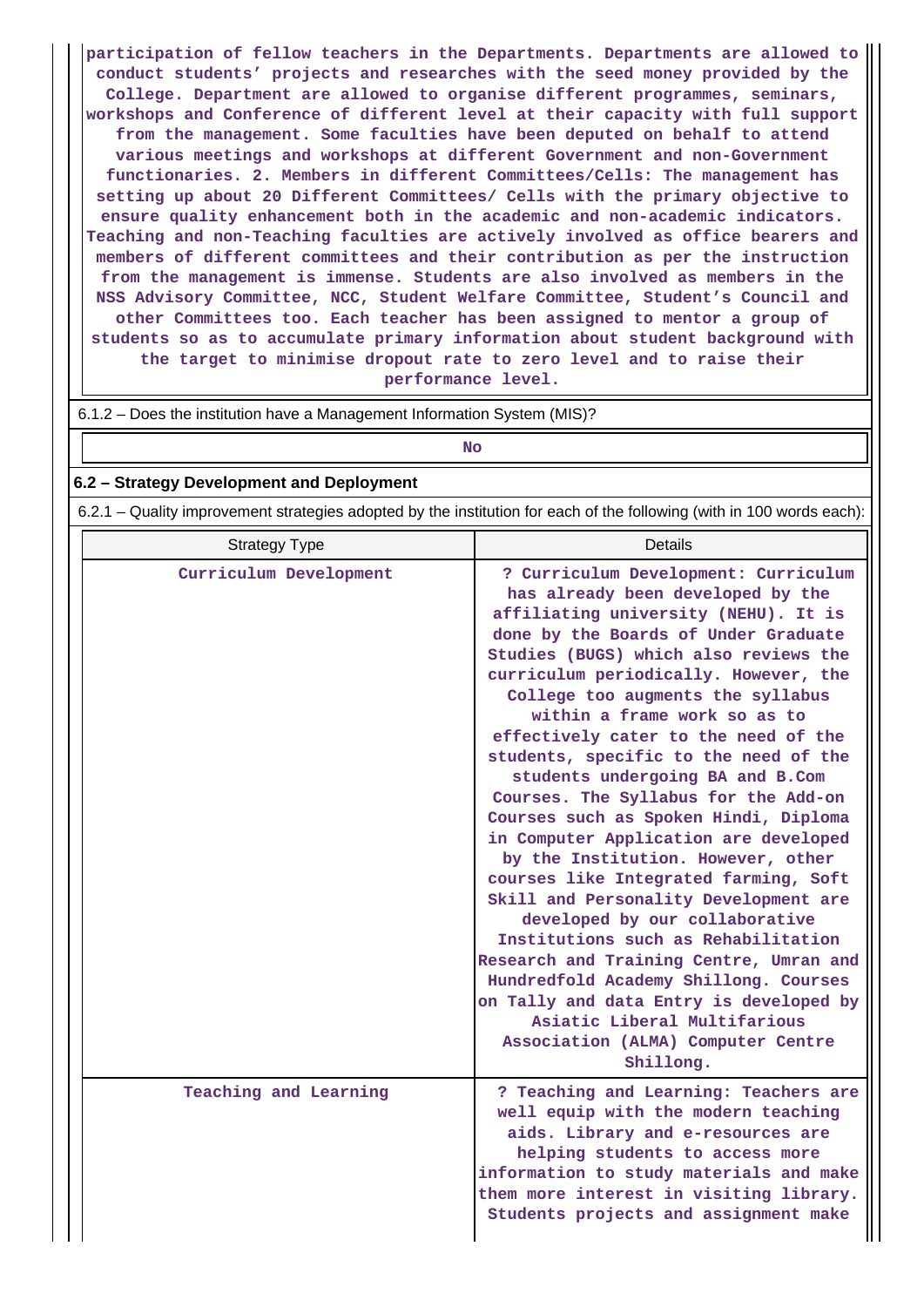|                                                                | students more active in participative<br>learning hence it improve their<br>learning habits and a spirit of<br>competitiveness among them.                                                                                                                                                                                                                                                                                                                                                                                                                                                                                                                                                                                                                                                                                                                                         |
|----------------------------------------------------------------|------------------------------------------------------------------------------------------------------------------------------------------------------------------------------------------------------------------------------------------------------------------------------------------------------------------------------------------------------------------------------------------------------------------------------------------------------------------------------------------------------------------------------------------------------------------------------------------------------------------------------------------------------------------------------------------------------------------------------------------------------------------------------------------------------------------------------------------------------------------------------------|
| Examination and Evaluation                                     | ? Examination and Evaluation - The<br>College adopted new strategies by<br>conducting regular class tests and<br>strict invigilation during the<br>examination period. An internal test<br>which is a part of the Internal<br>Assessment in the Affiliating<br>University is conducted as per the<br>criteria notified by the University.<br>Continuous Internal Evaluation is done<br>regularly by                                                                                                                                                                                                                                                                                                                                                                                                                                                                                |
| Research and Development                                       | ? Research and Development: Some<br>teachers and students have conducted<br>minor research wih seed money provided<br>by the College.                                                                                                                                                                                                                                                                                                                                                                                                                                                                                                                                                                                                                                                                                                                                              |
| Library, ICT and Physical<br>Infrastructure / Instrumentation  | ? Library, ICT and Physical<br>Infrastructure / Instrumentation: The<br>College has up-gradated Library to more<br>spacious facilities under RUSA Scheme.<br>More computers have been added under<br>RUSA Scheme. ? Projectors in some rooms<br>and laptops to all departments were<br>provided. Blackboards have been<br>replaced by fibre board. PA systems<br>have been installed in large halls. In<br>the face manner the College has also<br>replaced the filament and CFL bulbs by<br>LED Bulbs in order to minimise the<br>expenses on electricity. Water supply<br>system has been upgraded with financial<br>assistance from RUSA. New toilets for<br>faculty and students, Local Area<br>Network (LAN), Differently abled toilet<br>facilities, simple ramp, new benches<br>and desks, conference hall, computer<br>laboratory, 3 new classrooms for<br>Commerce Block. |
| Human Resource Management                                      | ? Human Resource Management: Teaching<br>and non-Teaching are appointed as per<br>UGC Norm and Guidelines. A part from<br>Both Teaching and non-Teaching have<br>assigned as per their capability                                                                                                                                                                                                                                                                                                                                                                                                                                                                                                                                                                                                                                                                                  |
| Admission of Students                                          | ? Admission of Students: All students<br>who have applied admission are admitted<br>because the College is the only<br>Institution imparting higher education<br>in the District especially to the under<br>privilege students hailing from the<br>very remote villages within the<br>District.                                                                                                                                                                                                                                                                                                                                                                                                                                                                                                                                                                                    |
| 6.2.2 – Implementation of e-governance in areas of operations: |                                                                                                                                                                                                                                                                                                                                                                                                                                                                                                                                                                                                                                                                                                                                                                                                                                                                                    |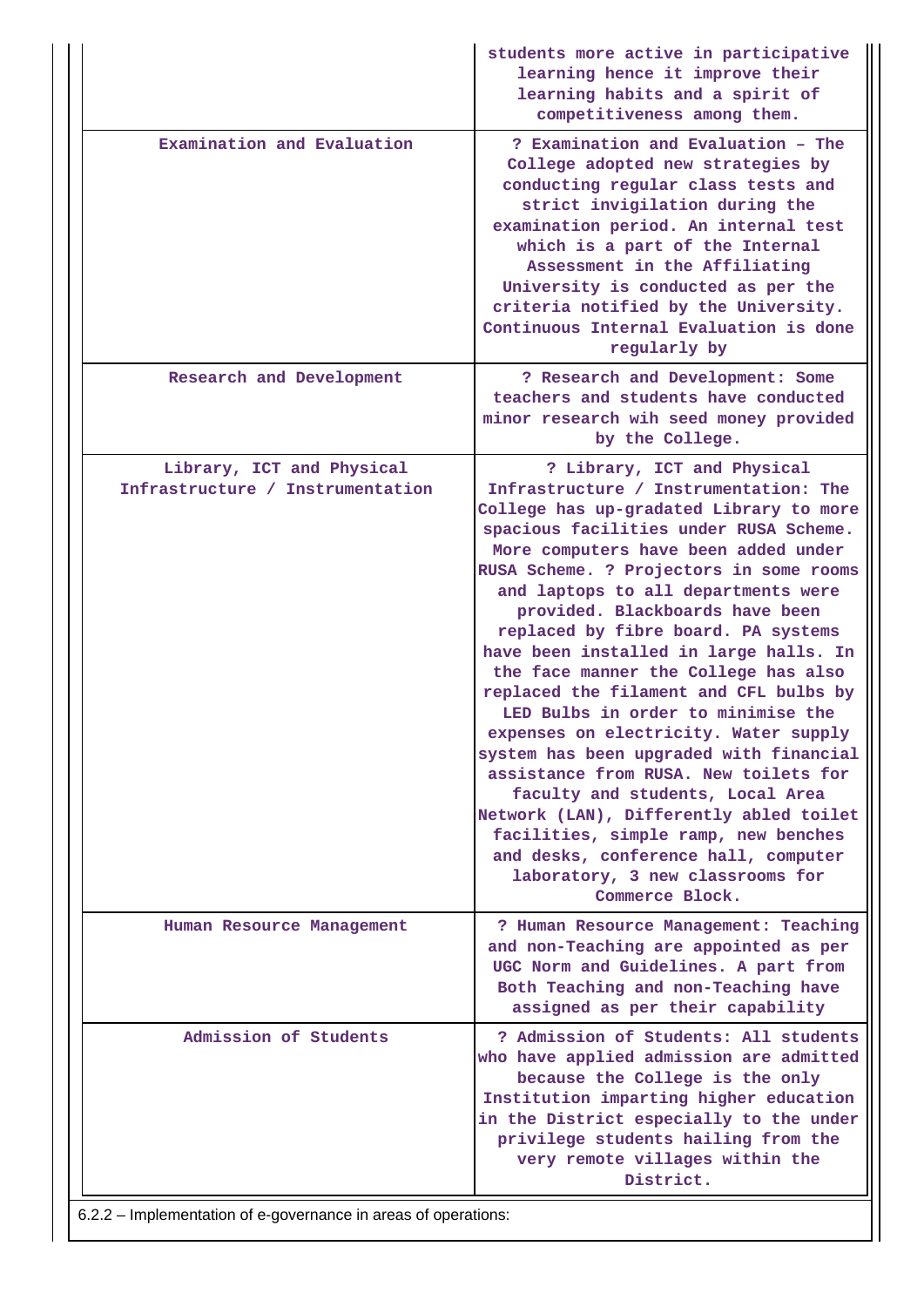| E-governace area                     | Details                                                                                                                                                                                                                                                                                                                                                                                                                                  |
|--------------------------------------|------------------------------------------------------------------------------------------------------------------------------------------------------------------------------------------------------------------------------------------------------------------------------------------------------------------------------------------------------------------------------------------------------------------------------------------|
| Planning and Development             | ? Planning and Development: The<br>implementation of RUSA Scheme in the<br>College has brought lot of changes in<br>the planning and development of the<br>College in term of Infrastructure and<br>academic programmes for students. The<br>active role of IQAC in the College has<br>initiated lot of valuable suggestion<br>before Governing Body and the same have<br>been implemented for the overall<br>development of the College |
| Administration                       | ? Administration: The College has<br>introduced Computerization in the<br>administrative and office work.<br>Computerization of accounts is one of<br>the biggest achievements that the<br>college has just introduced                                                                                                                                                                                                                   |
| Finance and Accounts                 | ? Finance and Accounts: Computerized<br>of Accounts has just initiated.                                                                                                                                                                                                                                                                                                                                                                  |
| Student Admission and Support        | ? Student Admission and Support: All<br>students passed Higher Secondary<br>Schools who have seeking admission are<br>admitted without any hard and fast<br>rule.                                                                                                                                                                                                                                                                        |
| Examination                          | ? Examination: The departments<br>Concern have entrusted to arrange Class<br>test and Assignment as per the<br>instruction of the Affiliating<br>University. Special Test and exams are<br>conducted to the slow learners and weak<br>students to assess their performance<br>level and to provide remedial classes<br>with the help of equity programme under<br>RUSA.                                                                  |
| 6.3 - Faculty Empowerment Strategies |                                                                                                                                                                                                                                                                                                                                                                                                                                          |

 6.3.1 – Teachers provided with financial support to attend conferences / workshops and towards membership fee of professional bodies during the year

| Year                                                                                                                                                            | Name of Teacher | Name of conference/<br>workshop attended<br>for which financial<br>support provided | Name of the<br>professional body for<br>which membership<br>fee is provided | Amount of support |  |  |  |  |  |
|-----------------------------------------------------------------------------------------------------------------------------------------------------------------|-----------------|-------------------------------------------------------------------------------------|-----------------------------------------------------------------------------|-------------------|--|--|--|--|--|
| 2019                                                                                                                                                            |                 | International<br>Seminar                                                            | Cossaigoan PG<br>College                                                    | 2550              |  |  |  |  |  |
|                                                                                                                                                                 | View File       |                                                                                     |                                                                             |                   |  |  |  |  |  |
| 6.3.2 – Number of professional development / administrative training programmes organized by the College for<br>teaching and non teaching staff during the year |                 |                                                                                     |                                                                             |                   |  |  |  |  |  |

| Year<br>Title of the<br>Title of the<br>administrative<br>professional<br>training<br>development<br>programme<br>programme<br>organised for<br>organised for | From date | To Date | Number of<br>participants<br>'Teaching<br>staff) | Number of<br>participants<br>(non-teaching<br>staff) |
|---------------------------------------------------------------------------------------------------------------------------------------------------------------|-----------|---------|--------------------------------------------------|------------------------------------------------------|
|---------------------------------------------------------------------------------------------------------------------------------------------------------------|-----------|---------|--------------------------------------------------|------------------------------------------------------|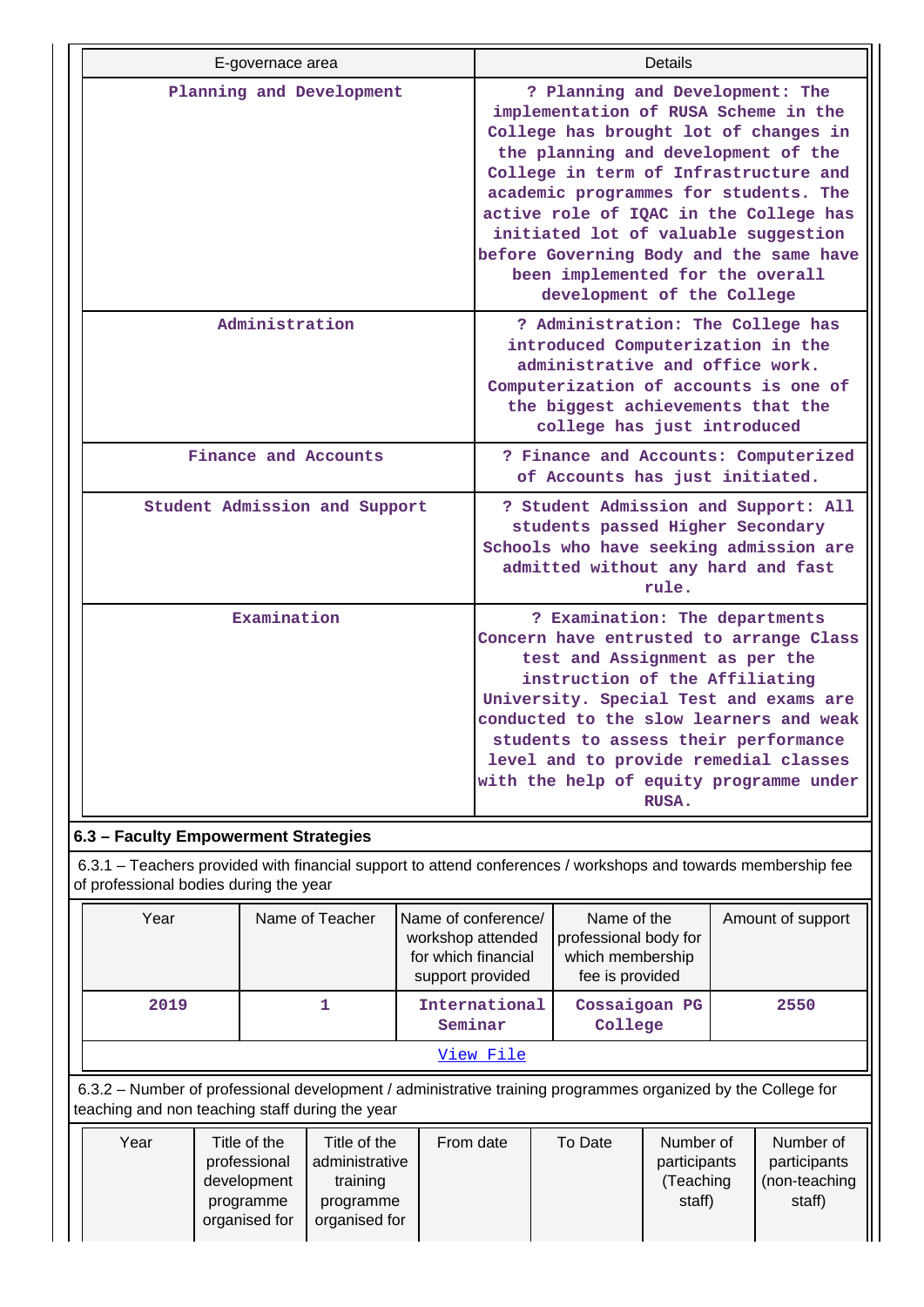|                                                                                                                                                                                            | teaching staff                                                                                                                                                                                                                                                                                                                                                                                                                                                                               |                                    | non-teaching<br>staff |                               |           |             |                                                                                                                                                      |              |                 |                  |
|--------------------------------------------------------------------------------------------------------------------------------------------------------------------------------------------|----------------------------------------------------------------------------------------------------------------------------------------------------------------------------------------------------------------------------------------------------------------------------------------------------------------------------------------------------------------------------------------------------------------------------------------------------------------------------------------------|------------------------------------|-----------------------|-------------------------------|-----------|-------------|------------------------------------------------------------------------------------------------------------------------------------------------------|--------------|-----------------|------------------|
| 2018                                                                                                                                                                                       | <b>NA</b>                                                                                                                                                                                                                                                                                                                                                                                                                                                                                    |                                    | NA                    |                               | Nill      | Nill        |                                                                                                                                                      | Nill         |                 | Nill             |
| No file uploaded.                                                                                                                                                                          |                                                                                                                                                                                                                                                                                                                                                                                                                                                                                              |                                    |                       |                               |           |             |                                                                                                                                                      |              |                 |                  |
| 6.3.3 - No. of teachers attending professional development programmes, viz., Orientation Programme, Refresher<br>Course, Short Term Course, Faculty Development Programmes during the year |                                                                                                                                                                                                                                                                                                                                                                                                                                                                                              |                                    |                       |                               |           |             |                                                                                                                                                      |              |                 |                  |
| Title of the<br>professional<br>development<br>programme                                                                                                                                   |                                                                                                                                                                                                                                                                                                                                                                                                                                                                                              | Number of teachers<br>who attended |                       | From Date                     |           |             | To date                                                                                                                                              |              | Duration        |                  |
| <b>NA</b>                                                                                                                                                                                  | <b>Nill</b>                                                                                                                                                                                                                                                                                                                                                                                                                                                                                  |                                    |                       | Nill                          |           | <b>Nill</b> |                                                                                                                                                      |              | $\mathbf 0$     |                  |
|                                                                                                                                                                                            |                                                                                                                                                                                                                                                                                                                                                                                                                                                                                              |                                    |                       | View File                     |           |             |                                                                                                                                                      |              |                 |                  |
| 6.3.4 - Faculty and Staff recruitment (no. for permanent recruitment):                                                                                                                     |                                                                                                                                                                                                                                                                                                                                                                                                                                                                                              |                                    |                       |                               |           |             |                                                                                                                                                      |              |                 |                  |
|                                                                                                                                                                                            |                                                                                                                                                                                                                                                                                                                                                                                                                                                                                              | Teaching                           |                       |                               |           |             |                                                                                                                                                      | Non-teaching |                 |                  |
| Permanent                                                                                                                                                                                  |                                                                                                                                                                                                                                                                                                                                                                                                                                                                                              |                                    | <b>Full Time</b>      |                               |           | Permanent   |                                                                                                                                                      |              |                 | <b>Full Time</b> |
| Nill                                                                                                                                                                                       |                                                                                                                                                                                                                                                                                                                                                                                                                                                                                              |                                    | 3                     |                               |           | Nill        |                                                                                                                                                      |              |                 | <b>Nill</b>      |
| 6.3.5 - Welfare schemes for                                                                                                                                                                |                                                                                                                                                                                                                                                                                                                                                                                                                                                                                              |                                    |                       |                               |           |             |                                                                                                                                                      |              |                 |                  |
|                                                                                                                                                                                            | Teaching                                                                                                                                                                                                                                                                                                                                                                                                                                                                                     |                                    |                       | Non-teaching                  |           |             |                                                                                                                                                      |              | <b>Students</b> |                  |
| Public Provident Fund<br>(PPF)                                                                                                                                                             |                                                                                                                                                                                                                                                                                                                                                                                                                                                                                              |                                    |                       | <b>PPF</b>                    |           |             | First Aids, relaxation<br>of fees to Physical<br>Challenge Students,<br>exemption of about 25 of<br>fees to awardees at State<br>and National Level. |              |                 |                  |
| 6.4 - Financial Management and Resource Mobilization                                                                                                                                       |                                                                                                                                                                                                                                                                                                                                                                                                                                                                                              |                                    |                       |                               |           |             |                                                                                                                                                      |              |                 |                  |
|                                                                                                                                                                                            |                                                                                                                                                                                                                                                                                                                                                                                                                                                                                              |                                    |                       |                               |           |             |                                                                                                                                                      |              |                 |                  |
|                                                                                                                                                                                            | 6.4.1 - Institution conducts internal and external financial audits regularly (with in 100 words each)<br>Internal Audit: The Governing Body has appointed two retired government<br>Accountant for the purpose of internal Audit. These personnel are autonomous<br>and have not involved in any committee executed by the Institution. External<br>Audit: The Governing Body has continued to entrust D.Das Associates, Charted<br>Accounts to conduct external financial audit regularly. |                                    |                       |                               |           |             |                                                                                                                                                      |              |                 |                  |
| 6.4.2 – Funds / Grants received from management, non-government bodies, individuals, philanthropies during the<br>year(not covered in Criterion III)                                       |                                                                                                                                                                                                                                                                                                                                                                                                                                                                                              |                                    |                       |                               |           |             |                                                                                                                                                      |              |                 |                  |
| Name of the non government<br>funding agencies /individuals                                                                                                                                |                                                                                                                                                                                                                                                                                                                                                                                                                                                                                              |                                    |                       | Funds/ Grnats received in Rs. |           |             |                                                                                                                                                      |              | Purpose         |                  |
|                                                                                                                                                                                            | <b>NA</b>                                                                                                                                                                                                                                                                                                                                                                                                                                                                                    |                                    |                       | $\mathbf 0$                   |           |             | <b>NA</b>                                                                                                                                            |              |                 |                  |
|                                                                                                                                                                                            |                                                                                                                                                                                                                                                                                                                                                                                                                                                                                              |                                    |                       | No file uploaded.             |           |             |                                                                                                                                                      |              |                 |                  |
| 6.4.3 - Total corpus fund generated                                                                                                                                                        |                                                                                                                                                                                                                                                                                                                                                                                                                                                                                              |                                    |                       |                               |           |             |                                                                                                                                                      |              |                 |                  |
|                                                                                                                                                                                            |                                                                                                                                                                                                                                                                                                                                                                                                                                                                                              |                                    |                       | 0                             |           |             |                                                                                                                                                      |              |                 |                  |
| 6.5 - Internal Quality Assurance System                                                                                                                                                    |                                                                                                                                                                                                                                                                                                                                                                                                                                                                                              |                                    |                       |                               |           |             |                                                                                                                                                      |              |                 |                  |
| 6.5.1 - Whether Academic and Administrative Audit (AAA) has been done?                                                                                                                     |                                                                                                                                                                                                                                                                                                                                                                                                                                                                                              |                                    |                       |                               |           |             |                                                                                                                                                      |              |                 |                  |
| <b>Audit Type</b>                                                                                                                                                                          |                                                                                                                                                                                                                                                                                                                                                                                                                                                                                              |                                    | External              |                               |           |             | Internal                                                                                                                                             |              |                 |                  |
|                                                                                                                                                                                            |                                                                                                                                                                                                                                                                                                                                                                                                                                                                                              | Yes/No                             |                       | Agency                        |           |             | Yes/No                                                                                                                                               |              |                 | Authority        |
| Academic                                                                                                                                                                                   |                                                                                                                                                                                                                                                                                                                                                                                                                                                                                              | <b>No</b>                          |                       |                               | <b>NA</b> |             | Yes                                                                                                                                                  |              |                 | Governing        |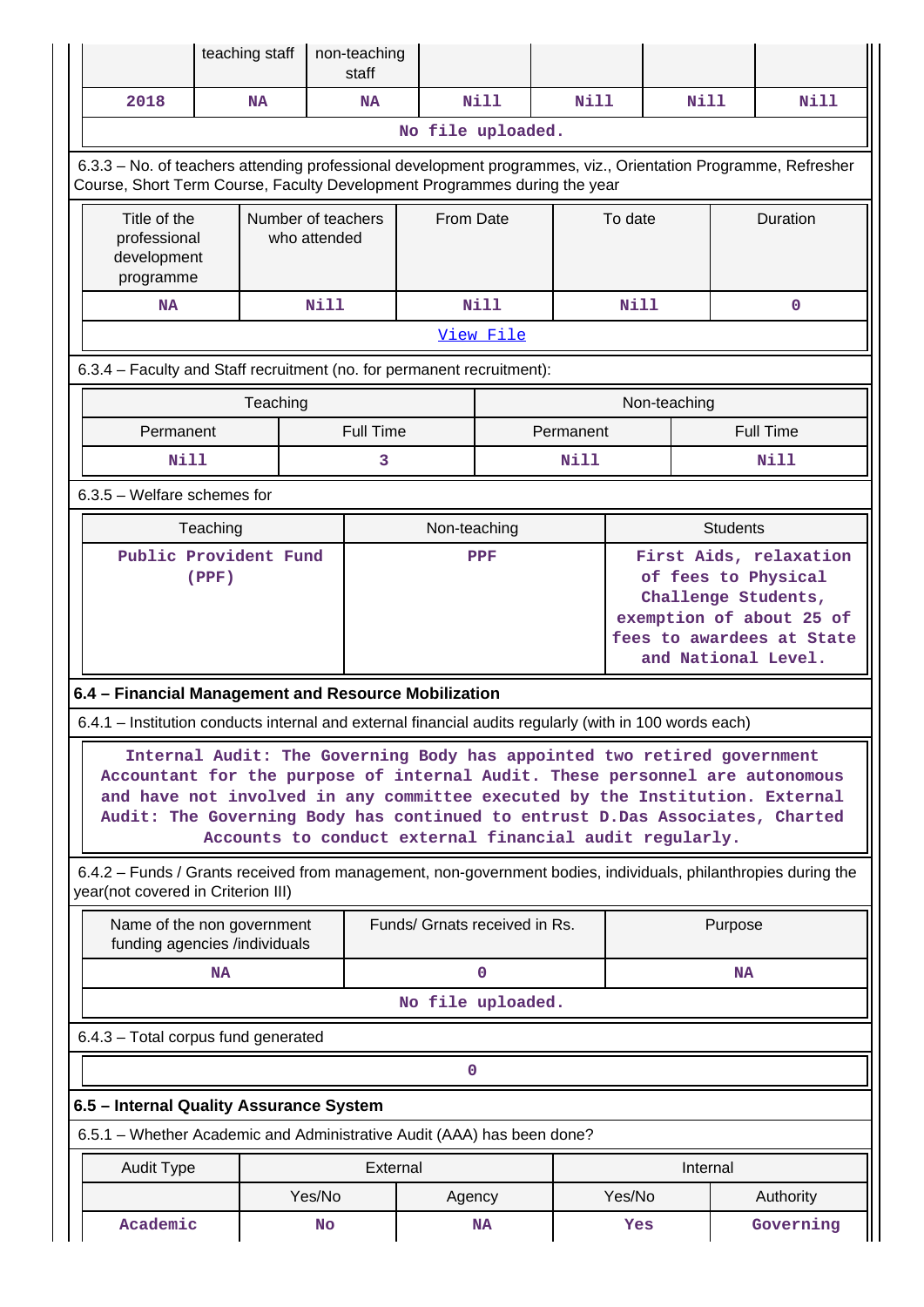|                                                                   |                                                                                              |                                                                  |  |                            |                      |  |                                                                                              | <b>Body</b>                                                                                                 |  |  |  |
|-------------------------------------------------------------------|----------------------------------------------------------------------------------------------|------------------------------------------------------------------|--|----------------------------|----------------------|--|----------------------------------------------------------------------------------------------|-------------------------------------------------------------------------------------------------------------|--|--|--|
| Administrative                                                    |                                                                                              | No                                                               |  |                            | <b>NA</b>            |  | Yes                                                                                          | Governing<br><b>Body</b>                                                                                    |  |  |  |
|                                                                   | 6.5.2 - Activities and support from the Parent - Teacher Association (at least three)        |                                                                  |  |                            |                      |  |                                                                                              |                                                                                                             |  |  |  |
|                                                                   | Propose to have general meeting in February, 2020                                            |                                                                  |  |                            |                      |  |                                                                                              |                                                                                                             |  |  |  |
|                                                                   | 6.5.3 – Development programmes for support staff (at least three)                            |                                                                  |  |                            |                      |  |                                                                                              |                                                                                                             |  |  |  |
|                                                                   | Propose to organise one week training on administrative and office work in<br>February, 2020 |                                                                  |  |                            |                      |  |                                                                                              |                                                                                                             |  |  |  |
| 6.5.4 – Post Accreditation initiative(s) (mention at least three) |                                                                                              |                                                                  |  |                            |                      |  |                                                                                              |                                                                                                             |  |  |  |
| (mention at least three)                                          |                                                                                              |                                                                  |  |                            |                      |  |                                                                                              |                                                                                                             |  |  |  |
| 6.5.5 - Internal Quality Assurance System Details                 |                                                                                              |                                                                  |  |                            |                      |  |                                                                                              |                                                                                                             |  |  |  |
|                                                                   | a) Submission of Data for AISHE portal<br>Yes                                                |                                                                  |  |                            |                      |  |                                                                                              |                                                                                                             |  |  |  |
|                                                                   | b) Participation in NIRF<br>No                                                               |                                                                  |  |                            |                      |  |                                                                                              |                                                                                                             |  |  |  |
| c)ISO certification<br>No                                         |                                                                                              |                                                                  |  |                            |                      |  |                                                                                              |                                                                                                             |  |  |  |
|                                                                   |                                                                                              | d)NBA or any other quality audit                                 |  |                            |                      |  | <b>No</b>                                                                                    |                                                                                                             |  |  |  |
|                                                                   |                                                                                              | 6.5.6 – Number of Quality Initiatives undertaken during the year |  |                            |                      |  |                                                                                              |                                                                                                             |  |  |  |
| Year                                                              |                                                                                              | Name of quality<br>initiative by IQAC                            |  | Date of<br>conducting IQAC | <b>Duration From</b> |  | <b>Duration To</b>                                                                           | Number of<br>participants                                                                                   |  |  |  |
| 2019                                                              |                                                                                              | Meetings<br>with Head of<br>Departments                          |  | 25/09/2019                 | 25/09/2019           |  | 25/09/2019                                                                                   | 15                                                                                                          |  |  |  |
|                                                                   |                                                                                              |                                                                  |  |                            | View File            |  |                                                                                              |                                                                                                             |  |  |  |
|                                                                   |                                                                                              | <b>CRITERION VII - INSTITUTIONAL VALUES AND BEST PRACTICES</b>   |  |                            |                      |  |                                                                                              |                                                                                                             |  |  |  |
|                                                                   |                                                                                              | 7.1 - Institutional Values and Social Responsibilities           |  |                            |                      |  |                                                                                              |                                                                                                             |  |  |  |
| year)                                                             |                                                                                              |                                                                  |  |                            |                      |  |                                                                                              | 7.1.1 – Gender Equity (Number of gender equity promotion programmes organized by the institution during the |  |  |  |
| Title of the<br>programme                                         |                                                                                              | Period from                                                      |  | Period To                  |                      |  | Number of Participants                                                                       |                                                                                                             |  |  |  |
|                                                                   |                                                                                              |                                                                  |  |                            |                      |  | Female                                                                                       | Male                                                                                                        |  |  |  |
| <b>NA</b>                                                         |                                                                                              | <b>Nill</b>                                                      |  |                            | Nill                 |  | Nill                                                                                         | Nill                                                                                                        |  |  |  |
|                                                                   |                                                                                              |                                                                  |  |                            |                      |  | 7.1.2 - Environmental Consciousness and Sustainability/Alternate Energy initiatives such as: |                                                                                                             |  |  |  |
|                                                                   |                                                                                              |                                                                  |  |                            |                      |  | Percentage of power requirement of the University met by the renewable energy sources        |                                                                                                             |  |  |  |
|                                                                   |                                                                                              | Observationof World Environment day by NSS Unit                  |  |                            |                      |  |                                                                                              |                                                                                                             |  |  |  |
|                                                                   |                                                                                              | 7.1.3 - Differently abled (Divyangjan) friendliness              |  |                            |                      |  |                                                                                              |                                                                                                             |  |  |  |
|                                                                   | Item facilities                                                                              |                                                                  |  | Yes/No                     |                      |  |                                                                                              | Number of beneficiaries                                                                                     |  |  |  |
|                                                                   |                                                                                              | Physical facilities                                              |  |                            | Yes                  |  |                                                                                              | 5                                                                                                           |  |  |  |
|                                                                   |                                                                                              | Provision for lift                                               |  |                            | <b>No</b>            |  |                                                                                              | <b>Nill</b>                                                                                                 |  |  |  |
|                                                                   | Ramp/Rails                                                                                   |                                                                  |  |                            | Yes                  |  |                                                                                              | 5.                                                                                                          |  |  |  |
|                                                                   | <b>Braille</b>                                                                               | Software/facilities                                              |  |                            | No                   |  |                                                                                              | Nill                                                                                                        |  |  |  |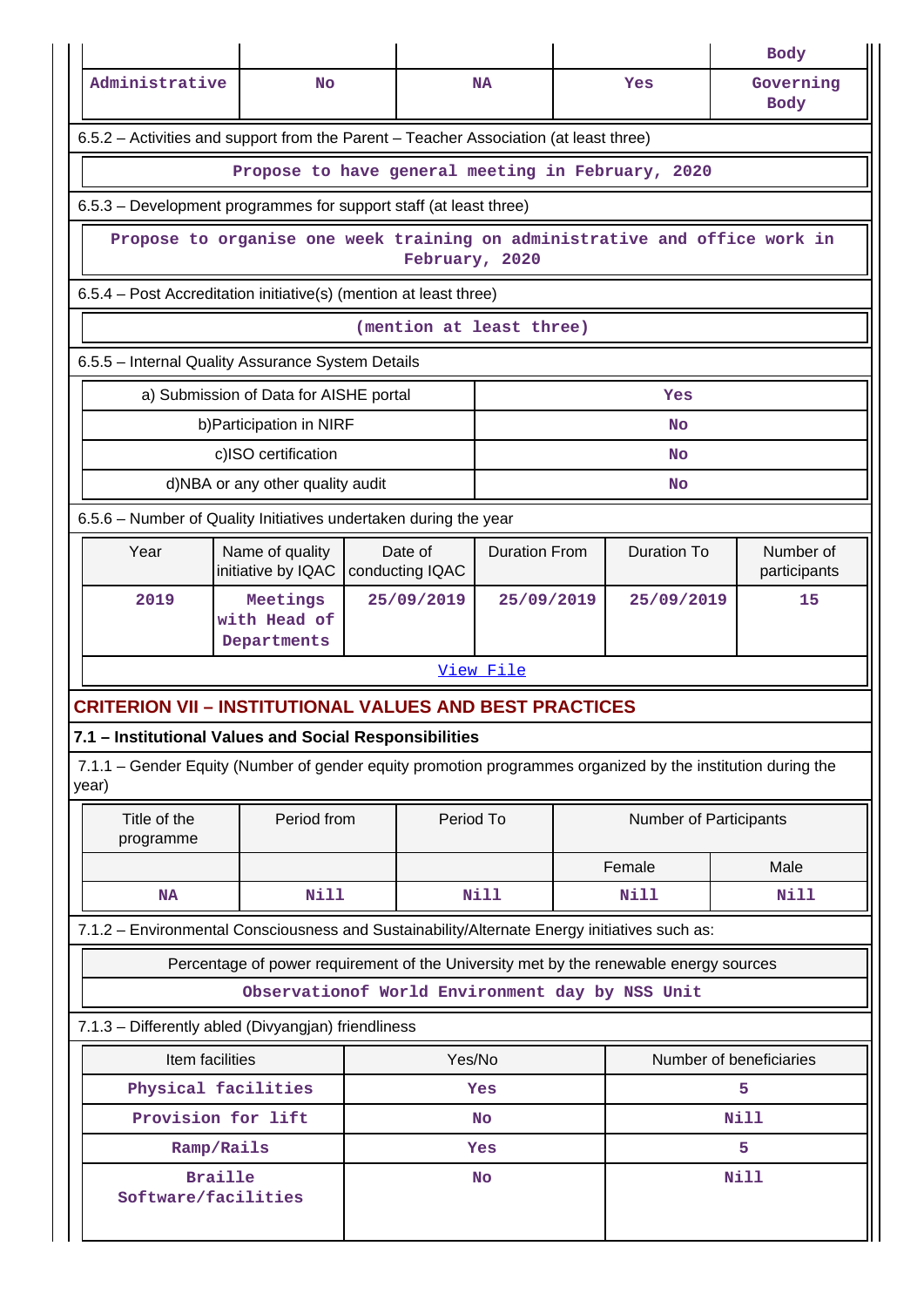|                                                                                                                                                                                                                                                                                                                                                                                                                                                                                                                                                                                                                                                                                                                                                                                                                                                                                                                                                                                                                                                                                                                                                                                                                                                                                                           | <b>Rest Rooms</b>                                                                                                                                      |                                                                                                   | <b>No</b>                                  |                   |  | <b>Nill</b>              |                            |                                                     |  |
|-----------------------------------------------------------------------------------------------------------------------------------------------------------------------------------------------------------------------------------------------------------------------------------------------------------------------------------------------------------------------------------------------------------------------------------------------------------------------------------------------------------------------------------------------------------------------------------------------------------------------------------------------------------------------------------------------------------------------------------------------------------------------------------------------------------------------------------------------------------------------------------------------------------------------------------------------------------------------------------------------------------------------------------------------------------------------------------------------------------------------------------------------------------------------------------------------------------------------------------------------------------------------------------------------------------|--------------------------------------------------------------------------------------------------------------------------------------------------------|---------------------------------------------------------------------------------------------------|--------------------------------------------|-------------------|--|--------------------------|----------------------------|-----------------------------------------------------|--|
|                                                                                                                                                                                                                                                                                                                                                                                                                                                                                                                                                                                                                                                                                                                                                                                                                                                                                                                                                                                                                                                                                                                                                                                                                                                                                                           | Scribes for examination                                                                                                                                |                                                                                                   | No                                         |                   |  | Nill                     |                            |                                                     |  |
|                                                                                                                                                                                                                                                                                                                                                                                                                                                                                                                                                                                                                                                                                                                                                                                                                                                                                                                                                                                                                                                                                                                                                                                                                                                                                                           | Special skill<br>development for<br>differently abled<br>students                                                                                      |                                                                                                   | No                                         |                   |  | <b>Nill</b>              |                            |                                                     |  |
|                                                                                                                                                                                                                                                                                                                                                                                                                                                                                                                                                                                                                                                                                                                                                                                                                                                                                                                                                                                                                                                                                                                                                                                                                                                                                                           | Any other similar<br>facility                                                                                                                          |                                                                                                   |                                            | <b>No</b>         |  | <b>Nill</b>              |                            |                                                     |  |
| 7.1.4 - Inclusion and Situatedness                                                                                                                                                                                                                                                                                                                                                                                                                                                                                                                                                                                                                                                                                                                                                                                                                                                                                                                                                                                                                                                                                                                                                                                                                                                                        |                                                                                                                                                        |                                                                                                   |                                            |                   |  |                          |                            |                                                     |  |
| Year                                                                                                                                                                                                                                                                                                                                                                                                                                                                                                                                                                                                                                                                                                                                                                                                                                                                                                                                                                                                                                                                                                                                                                                                                                                                                                      | Number of<br>initiatives to<br>address<br>locational<br>advantages<br>and disadva<br>ntages                                                            | Number of<br>initiatives<br>taken to<br>engage with<br>and<br>contribute to<br>local<br>community | Date<br>Duration                           |                   |  | Name of<br>initiative    | <b>Issues</b><br>addressed | Number of<br>participating<br>students<br>and staff |  |
| 2019                                                                                                                                                                                                                                                                                                                                                                                                                                                                                                                                                                                                                                                                                                                                                                                                                                                                                                                                                                                                                                                                                                                                                                                                                                                                                                      | Nill                                                                                                                                                   | Nill                                                                                              | Nill                                       | Nill              |  | <b>NA</b>                | <b>NA</b>                  | <b>Nill</b>                                         |  |
| No file uploaded.                                                                                                                                                                                                                                                                                                                                                                                                                                                                                                                                                                                                                                                                                                                                                                                                                                                                                                                                                                                                                                                                                                                                                                                                                                                                                         |                                                                                                                                                        |                                                                                                   |                                            |                   |  |                          |                            |                                                     |  |
|                                                                                                                                                                                                                                                                                                                                                                                                                                                                                                                                                                                                                                                                                                                                                                                                                                                                                                                                                                                                                                                                                                                                                                                                                                                                                                           | 7.1.5 - Human Values and Professional Ethics Code of conduct (handbooks) for various stakeholders                                                      |                                                                                                   |                                            |                   |  |                          |                            |                                                     |  |
|                                                                                                                                                                                                                                                                                                                                                                                                                                                                                                                                                                                                                                                                                                                                                                                                                                                                                                                                                                                                                                                                                                                                                                                                                                                                                                           | Title                                                                                                                                                  |                                                                                                   | Date of publication                        |                   |  | Follow up(max 100 words) |                            |                                                     |  |
|                                                                                                                                                                                                                                                                                                                                                                                                                                                                                                                                                                                                                                                                                                                                                                                                                                                                                                                                                                                                                                                                                                                                                                                                                                                                                                           | NA                                                                                                                                                     |                                                                                                   |                                            | <b>Nill</b>       |  |                          | NA                         |                                                     |  |
|                                                                                                                                                                                                                                                                                                                                                                                                                                                                                                                                                                                                                                                                                                                                                                                                                                                                                                                                                                                                                                                                                                                                                                                                                                                                                                           | 7.1.6 - Activities conducted for promotion of universal Values and Ethics                                                                              |                                                                                                   |                                            |                   |  |                          |                            |                                                     |  |
|                                                                                                                                                                                                                                                                                                                                                                                                                                                                                                                                                                                                                                                                                                                                                                                                                                                                                                                                                                                                                                                                                                                                                                                                                                                                                                           | Activity                                                                                                                                               |                                                                                                   | <b>Duration From</b><br><b>Duration To</b> |                   |  | Number of participants   |                            |                                                     |  |
|                                                                                                                                                                                                                                                                                                                                                                                                                                                                                                                                                                                                                                                                                                                                                                                                                                                                                                                                                                                                                                                                                                                                                                                                                                                                                                           | <b>NA</b>                                                                                                                                              |                                                                                                   | Nil<br>Nil                                 |                   |  |                          | Nil                        |                                                     |  |
|                                                                                                                                                                                                                                                                                                                                                                                                                                                                                                                                                                                                                                                                                                                                                                                                                                                                                                                                                                                                                                                                                                                                                                                                                                                                                                           |                                                                                                                                                        |                                                                                                   |                                            | No file uploaded. |  |                          |                            |                                                     |  |
|                                                                                                                                                                                                                                                                                                                                                                                                                                                                                                                                                                                                                                                                                                                                                                                                                                                                                                                                                                                                                                                                                                                                                                                                                                                                                                           | 7.1.7 – Initiatives taken by the institution to make the campus eco-friendly (at least five)                                                           |                                                                                                   |                                            |                   |  |                          |                            |                                                     |  |
|                                                                                                                                                                                                                                                                                                                                                                                                                                                                                                                                                                                                                                                                                                                                                                                                                                                                                                                                                                                                                                                                                                                                                                                                                                                                                                           | 1. Installation of Dustbins 2. Using CFL Bulb to minimise energy consumption 3.<br>Using water harvesting 4. Free plastic zone 5. Campus beatification |                                                                                                   |                                            |                   |  |                          |                            |                                                     |  |
|                                                                                                                                                                                                                                                                                                                                                                                                                                                                                                                                                                                                                                                                                                                                                                                                                                                                                                                                                                                                                                                                                                                                                                                                                                                                                                           | 7.2 - Best Practices                                                                                                                                   |                                                                                                   |                                            |                   |  |                          |                            |                                                     |  |
|                                                                                                                                                                                                                                                                                                                                                                                                                                                                                                                                                                                                                                                                                                                                                                                                                                                                                                                                                                                                                                                                                                                                                                                                                                                                                                           | 7.2.1 – Describe at least two institutional best practices                                                                                             |                                                                                                   |                                            |                   |  |                          |                            |                                                     |  |
| Title of the Practice: Institutional award. Institutional Award is set up both<br>for students, teaching staff and non-teaching staff. Some parameters are set to<br>evaluate the improvement made by staff in their professions and acknowledgement<br>of students in the field of curricular activities and other academic<br>activities. Objectives of the Practice The basic objectives of the<br>Institutional Award are: • To motivate students and staff to involve in other<br>activities based on their capability and interest. . To acknowledge their<br>contribution in the academic and curricular activities. . To develop the spirit<br>of hard working and dedication. The Practice: To achieve the mentioned<br>objectives the students and staff were informed about this practice. Some<br>students were showing their interest and capability in the field of sports,<br>community services and excel in curricular activities like drawing, painting,<br>extempore speech and other activities organized by the Institution or other<br>agencies. Similarly teachers who have excelled in their priority service as<br>effective teachers and who have involved more in curricular activities and<br>other institutional responsibilities which have contributed towards the overall |                                                                                                                                                        |                                                                                                   |                                            |                   |  |                          |                            |                                                     |  |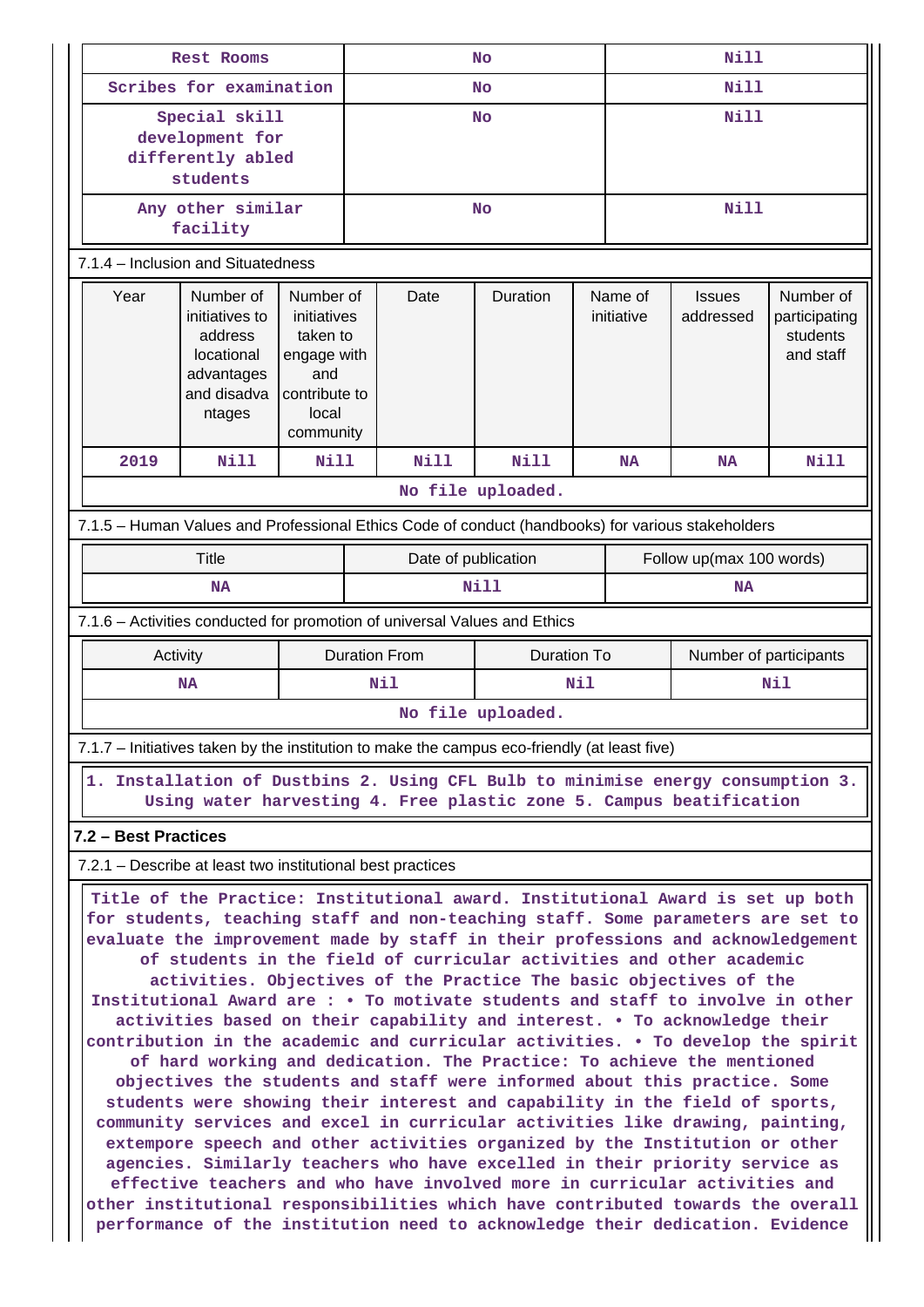**of Success The practice was just frame out by the IQAC and the Governing Body has approved it. Some senior Teachers have been entrusted to analyse the performance of students and staff before finalizing the result by IQAC. The mentioned Institutional Award is expected to confer during the special occasion of the College on the 30th November of every year which is observed as the "Sngap Syiem Day". This day is observed is respected and observed as local holiday in the District of South West Khasi Hills, Meghalaya where the College is situated. The College was name after Sngap Syiem the last freedom fighter against the British Regime. Problems encountered • Initially it is hard to identify the students in a big groups but strategy has initiated through some programmes organized by the Institution and other Organisers. Best Practices II Title of the Practice: Faculty Development Programmes and Publication. Objectives of the Practice: The objective of the practice is to encourage teachers attending Orientation Course, Refreshers Course, Short Term Courses and publication of papers in any refereed journal approved by UGC. The Governing Body has approved to provide incentive of Rs. 5000/- to each Staff attending Faculty Development programmes outside Meghalaya and Rs.1000/- within the parent University NEHU Shillong. The incentive will be provided for DA and other expenses. The Governing Body also approved to provide financial assistance to teachers attending National/International conference and publication fees of papers publish in any refereed journal approved by UGC. The Context: Faculty Development programme expected to improve the quality of teaching and learning process of not only teachers but students as well. The aim of the Institution is to motivate all teaching faculty to develop in the area of research and publication. The Practice: Teachers need to get permission before attending faculty development programme as well as attending seminar or publication of papers. Before issued of No Objection Certificate from the Principal for attending the mentioned courses, incentive will be provided and at the same time the concern staff has to make sure to complete the courses and submit the completion certificate accordingly. For teachers who wish to publish journal papers, they have to submit the receipt of journal fees and submit to the Principal for sanctioned of the same. One copy of the Journal must keep in the library. One Teacher from Economics Department got the financial assistance for publication fees in relation to the publication of two International Journal Papers in UGC approved refereed Journal. Similarly, some teachers have applied to attend Orientation Course and other Courses during the Month of January 2020 incentive will provide to them accordingly. Problems encountered: Evidence of Success One Teacher from Economics Department got the financial assistance for publication fees in relation to the publication of two International Journal Papers in UGC approved refereed Journal. Similarly, some teachers have applied to attend Orientation Course and other Courses during the Month of January 2020 incentive will provide to them accordingly. Problems encountered: Incentive for Faculty Development Programme is just implemented and this academic year only few get the benefit but the programme is expected to bring a fruitful result in the coming years.**

 Upload details of two best practices successfully implemented by the institution as per NAAC format in your institution website, provide the link

<http://sngapsyiemcollege.ac.in/others-2/>

#### **7.3 – Institutional Distinctiveness**

 7.3.1 – Provide the details of the performance of the institution in one area distinctive to its vision, priority and thrust in not more than 500 words

 **Provide the details of the performance of the institution in one area distinctive to its vision, priority and thrust Provide the weblink of the institution in not more than 500 words ? Through the infrastructural grants receipt from RUSA, the College plan to start B.Sc course in the coming years.**